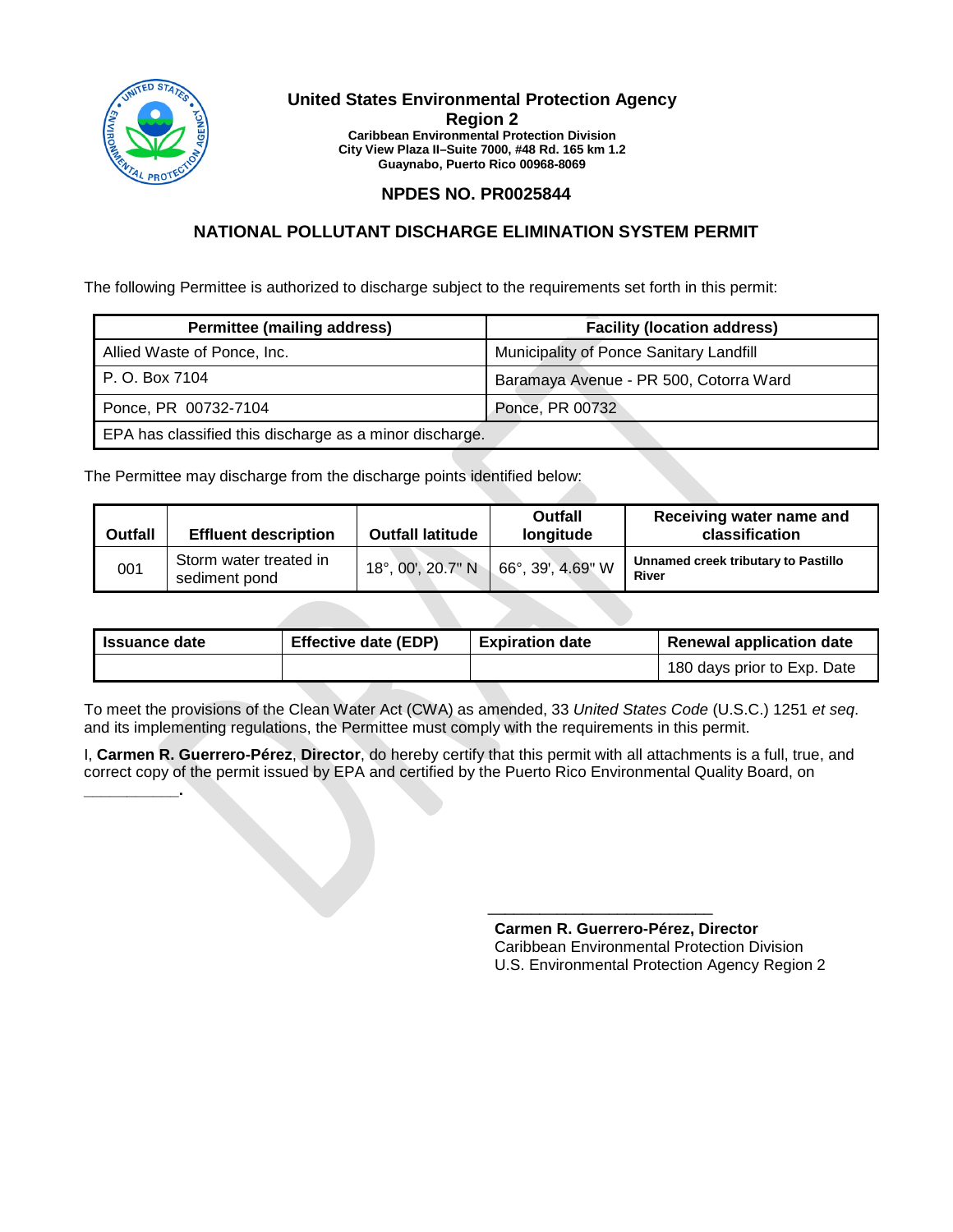#### **CONTENTS**

PART I. [Background](#page-2-0)

- PART II. [Effluent Limitations and Monitoring Requirements](#page-3-0)
- PART III. [Reporting Requirements and Compliance Determination](#page-7-0)
- PART IV. [Standard and Special Conditions](#page-9-0)

[Attachment A: Definitions](#page-13-0)

[Attachment B: Standard Conditions](#page-16-0)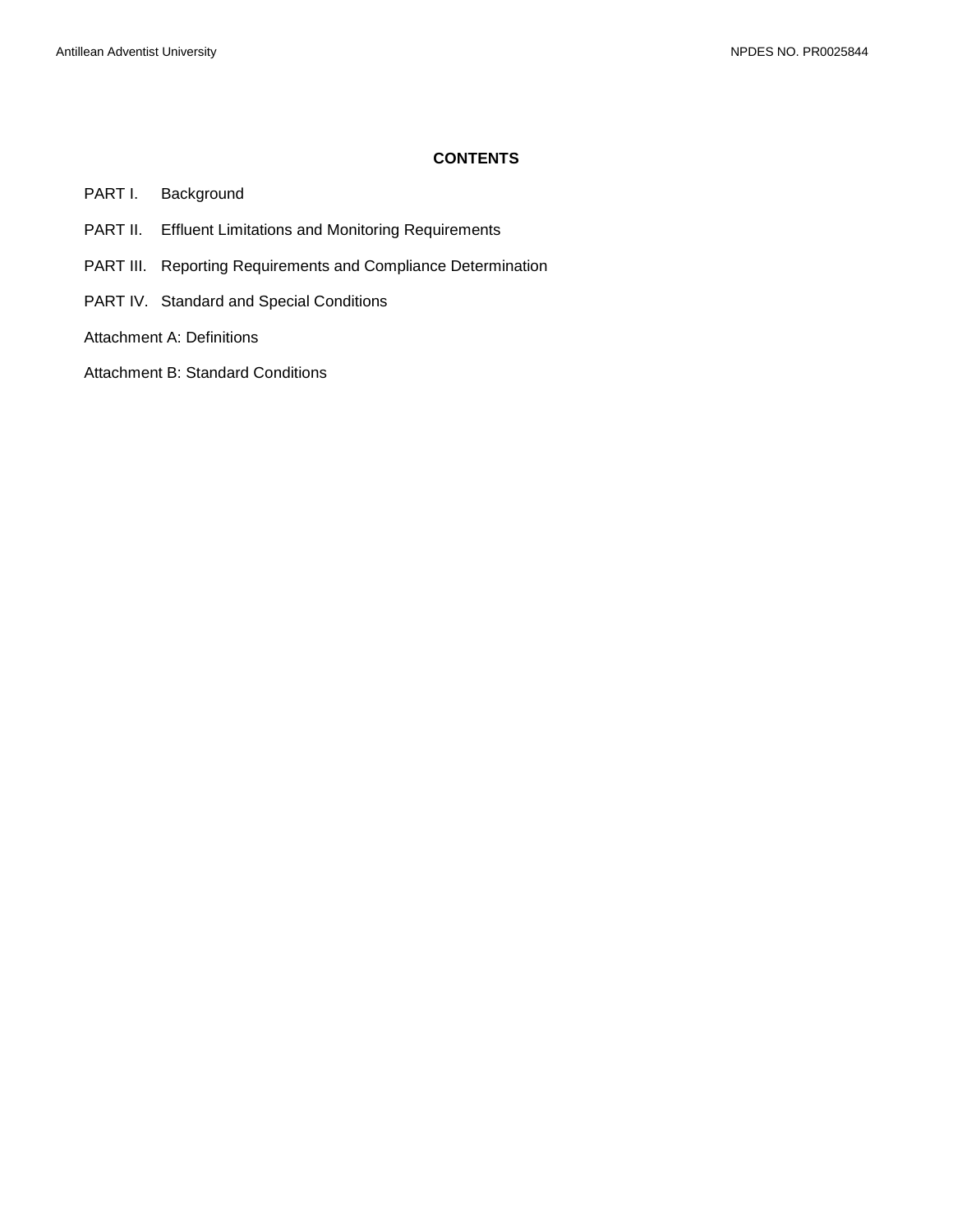# <span id="page-2-0"></span>**PART I. BACKGROUND**

- **A. Rationale for Permit Requirements**. This permit is issued pursuant to CWA section 402 and implementing regulations adopted by EPA. EPA developed the requirements in this permit on the basis of information submitted as part of the complete application and monitoring and reporting requirements, and other available information. This permit contains TBELS based on a case-by-case determination using Best Professional Judgment (BPJ) in accordance with 40 CFR 125. and WQBELs based on the Puerto Rico Water Quality Standards Regulation (PRWQS), as amended. The accompanying Fact Sheet contains detailed information and rationale for permit requirements.
- **B. Water Quality Certificate**. Pursuant to CWA section 401(a)(1), after due consideration of the applicable provisions established in the PRWQS and CWA sections 208(e), 301, 302, 303, 304(e), 306 and 307, on **November 1, 2013** the Puerto Rico Environmental Quality Board (EQB) certified that reasonable assurance was determined that the allowed discharge will not cause violations to the applicable water quality standards for the receiving water body if the limitations and monitoring requirements in the Water Quality Certificate are met. Additional requirements could be required to comply with other sections of the CWA.
- **C. Impaired Waters and Total Maximum Daily Loads (TMDLs)**. This facility discharges to an impaired water**.**  A TMDL have been developed and approved by EPA for the following parameter: Fecal Coliforms. The effluent limitations in this permit are consistent with the assumptions and requirements of any WLA assigned to the Permittee [40 CFR 122.44(d)(1)(vii)(B)].
- **D. Antidegradation and Anti-backsliding Requirements**. The discharge is consistent with the federal antidegradation provisions at 40 CFR 131.12, 72 Federal Register 238 (December 12, 2007, pages 70517- 70526), and EQB's *Anti-Degradation Policy Implementation Procedure* in Attachment A of PRWQS. Some effluent limitations in this permit are less stringent that those in the previous permit and the rationale for these limitations are provided in the Fact Sheet for this permit. An anti-backsliding analysis has been conducted and EPA has determined that these limitations are consistent with the anti-backsliding requirements at 40 CFR 122.44(l).
- **E. Public Participation**. Federal regulations at 40 CFR 124 require EPA to consider all significant comments on the draft permit received during the public comment period in the development of the final permit. Any comments received will be provided in a Responsiveness Summary issued with the final permit.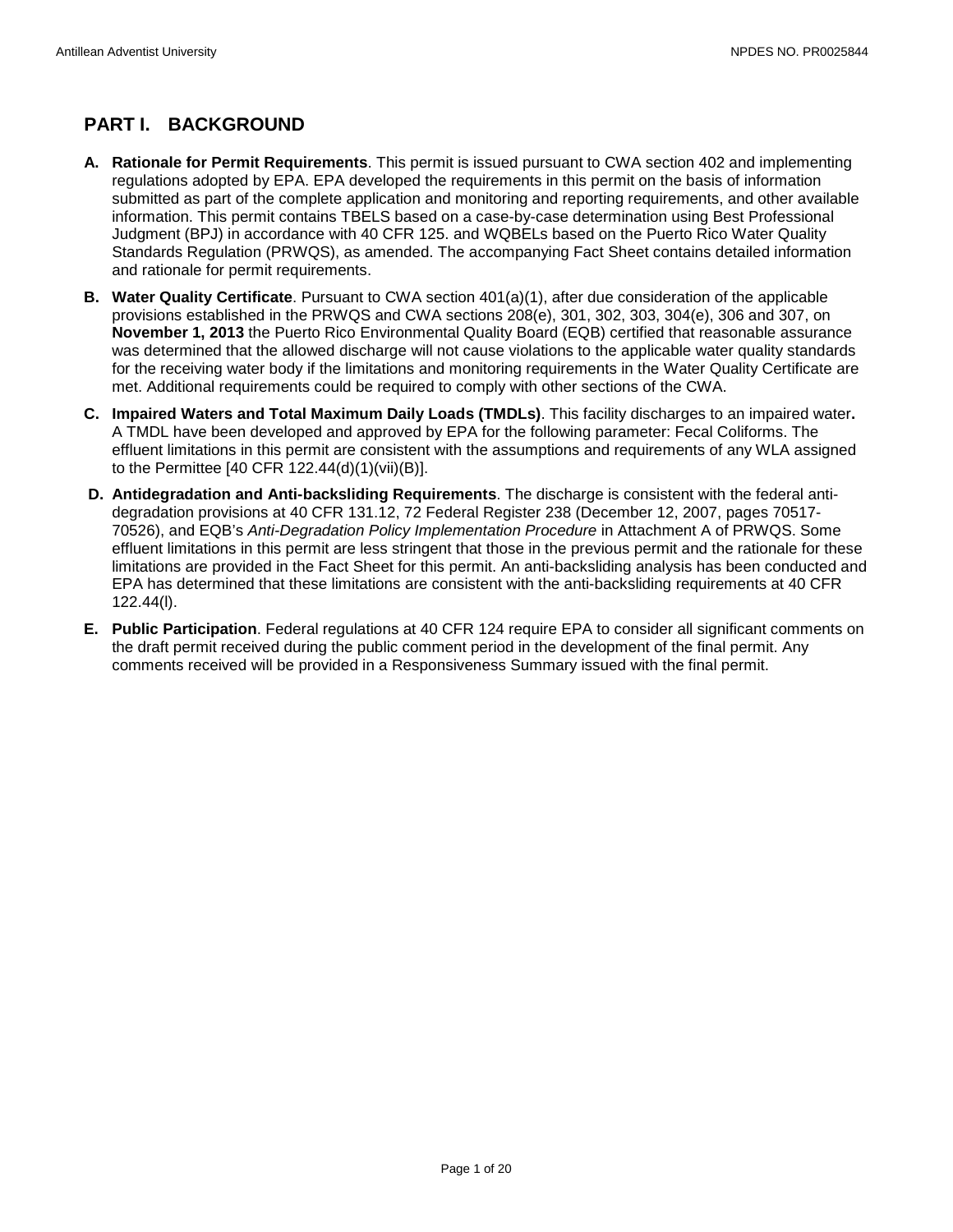## **PART II. EFFLUENT LIMITATIONS AND MONITORING REQUIREMENTS**

## **A. Final Effluent Limitations—Outfall Number 002**

#### **Table A-1**

The Permittee must maintain compliance with the following effluent limitations at Outfall 002**.** The discharge at Outfall 002 is composed of storm water treated in sediment pond.

## **Effluent Limitations Table**

<span id="page-3-0"></span>

|                        |                                     | <b>Effluent limitations</b> |                        |                           | <b>Monitoring requirements</b> |                                         |                  |
|------------------------|-------------------------------------|-----------------------------|------------------------|---------------------------|--------------------------------|-----------------------------------------|------------------|
| <b>Parameter</b>       | <b>Units</b>                        | Average<br>monthly          | Average<br>weekly      | <b>Maximum</b><br>daily   | <b>Sample</b><br>type          | <b>Minimum</b><br>sampling<br>frequency | <b>Footnotes</b> |
| Arsenic                | µg/L                                | $- -$                       | $-$                    | @                         | Grab                           | <b>WFO</b>                              | (6)              |
| Cadmium                | µg/L                                |                             |                        | $^\copyright$             | Grab                           | <b>WFO</b>                              | (6)              |
| Chlorides              | mg/L                                | --                          | $-$                    | $^\text{\textregistered}$ | Grab                           | <b>WFO</b>                              | (6)              |
| Color                  | Pt-Co<br>Units                      | --                          |                        | $^\copyright$             | Grab                           | <b>WFO</b>                              | (6)              |
| <b>Fecal Coliforms</b> | (colonies/<br>$100$ ml)             | @                           |                        | $^\text{\textregistered}$ | Grab                           | <b>WFO</b>                              | $(2)$ $(6)$      |
|                        | $\frac{0}{0}$<br>Exceeding<br>Limit | --                          |                        | $^\text{\textregistered}$ | Calculated                     | 5/Month                                 | (3)(6)           |
| <b>Flow</b>            | <b>MGD</b>                          | --                          | $-1$                   | Monitor                   | Estimated                      | <b>WFO</b>                              | (1)              |
| Lead                   | µg/L                                |                             |                        | $^\text{\textregistered}$ | Grab                           | <b>WFO</b>                              | $(6)$ $(6)$      |
| Mercury                | $\mu$ g/L                           | --                          | $-1$                   | $^\copyright$             | Grab                           | <b>WFO</b>                              | (4)(6)           |
| Nitrate plus Nitrite   | µg/L                                | --                          | --                     | $^\copyright$             | Grab                           | <b>WFO</b>                              | (6)              |
| Oil and Grease         | mg/L                                | --                          | $-$                    | Monitor                   | Grab                           | <b>WFO</b>                              |                  |
| pH                     | SU                                  |                             | Minimum 6<br>Maximum 9 |                           | Grab                           | <b>WFO</b>                              |                  |
| Selenium               | $\mu$ g/L                           | --                          | $-$                    | $^\copyright$             | Grab                           | <b>WFO</b>                              | (6)              |
| Silver                 | $\mu$ g/L                           | --                          | --                     | $^\text{\textregistered}$ | Grab                           | <b>WFO</b>                              | (6)              |
| <b>Sulfates</b>        | $\mu$ g/L                           | --                          | --                     | @                         | Grab                           | <b>WFO</b>                              | (6)              |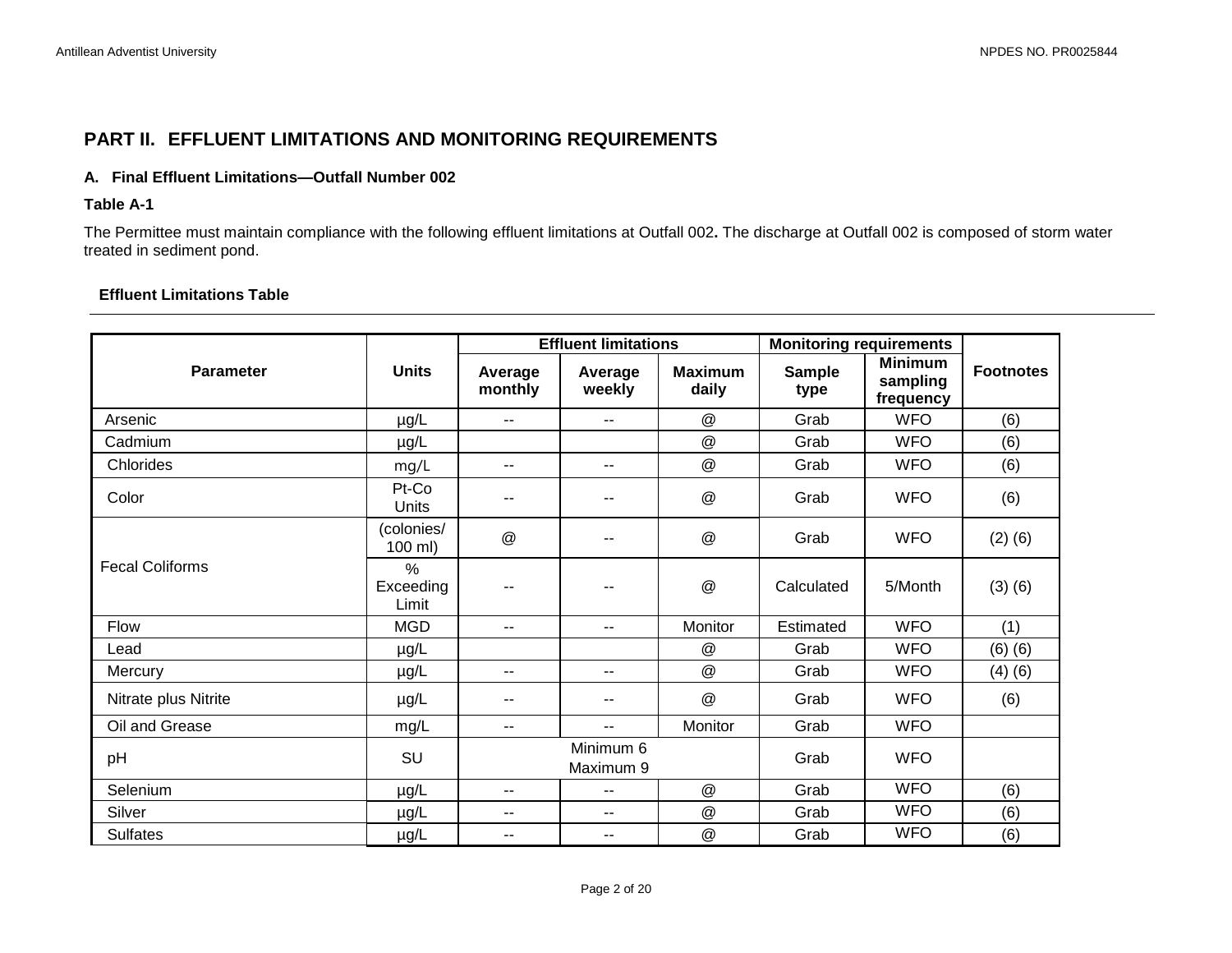|                                              |                         | <b>Effluent limitations</b> |                   |                           | <b>Monitoring requirements</b> |                                         |                  |
|----------------------------------------------|-------------------------|-----------------------------|-------------------|---------------------------|--------------------------------|-----------------------------------------|------------------|
| <b>Parameter</b>                             | <b>Units</b>            | Average<br>monthly          | Average<br>weekly | Maximum<br>daily          | <b>Sample</b><br>type          | <b>Minimum</b><br>sampling<br>frequency | <b>Footnotes</b> |
| Sulfide                                      | $\mu$ g/L               | $- -$                       | $- -$             | $^\text{\textregistered}$ | Grab                           | <b>WFO</b>                              | $(5)$ $(6)$      |
| Surfactants                                  | $\mu$ g/L               | $- -$                       | $- -$             | $^\text{\textregistered}$ | Grab                           | <b>WFO</b>                              | (6)              |
| Suspended, Colloidal or Settleable<br>Solids | mL/L                    |                             |                   | Monitor                   | Grab                           | <b>WFO</b>                              |                  |
| Temperature                                  | °C                      | $- -$                       | --                | 32.2                      | Grab                           | <b>WFO</b>                              |                  |
| <b>Total Coliforms</b>                       | (colonies/<br>$100$ ml) |                             |                   | $^{\textregistered}$      | Grab                           | <b>WFO</b>                              | (6)              |
| <b>Total Suspended Solids</b>                | mg/L                    | $- -$                       | $- -$             | 50.0                      | Grab                           | <b>WFO</b>                              |                  |
| Chemical Oxygen Demand                       | mg/L                    | $- -$                       | --                | 100.0                     | Grab                           | <b>WFO</b>                              |                  |

#### **Notes, Footnotes and Abbreviations**

Dashes (--) indicate there are no effluent limitations or monitoring requirements for this parameter.

All limitations expressed in mass calculated from concentration-based limitations are calculated according to: mass (kg/day) = Flow (MGD) x concentration (mg/L) x 3.78 (kg/L)/(mg)(mgd) (1) All flow measurements must achieve accuracy within the range of plus or minus  $(\pm)$  10%.

(2) This average monthly effluent limitation is expressed as a geometric (or log) mean, based on a minimum of five samples collected for any 30-day period.

(3) For the maximum daily effluent limitation, no more than 20% of the single samples of fecal coliform collected during any 30-day period must exceed a MPN of 400 per 100 ml. All single samples must be reported as laboratory results attached to the DMR.

(4) See Special Condition Number 9.

(5) See Special Condition Number 10.

(6) See Special Condition Number 16.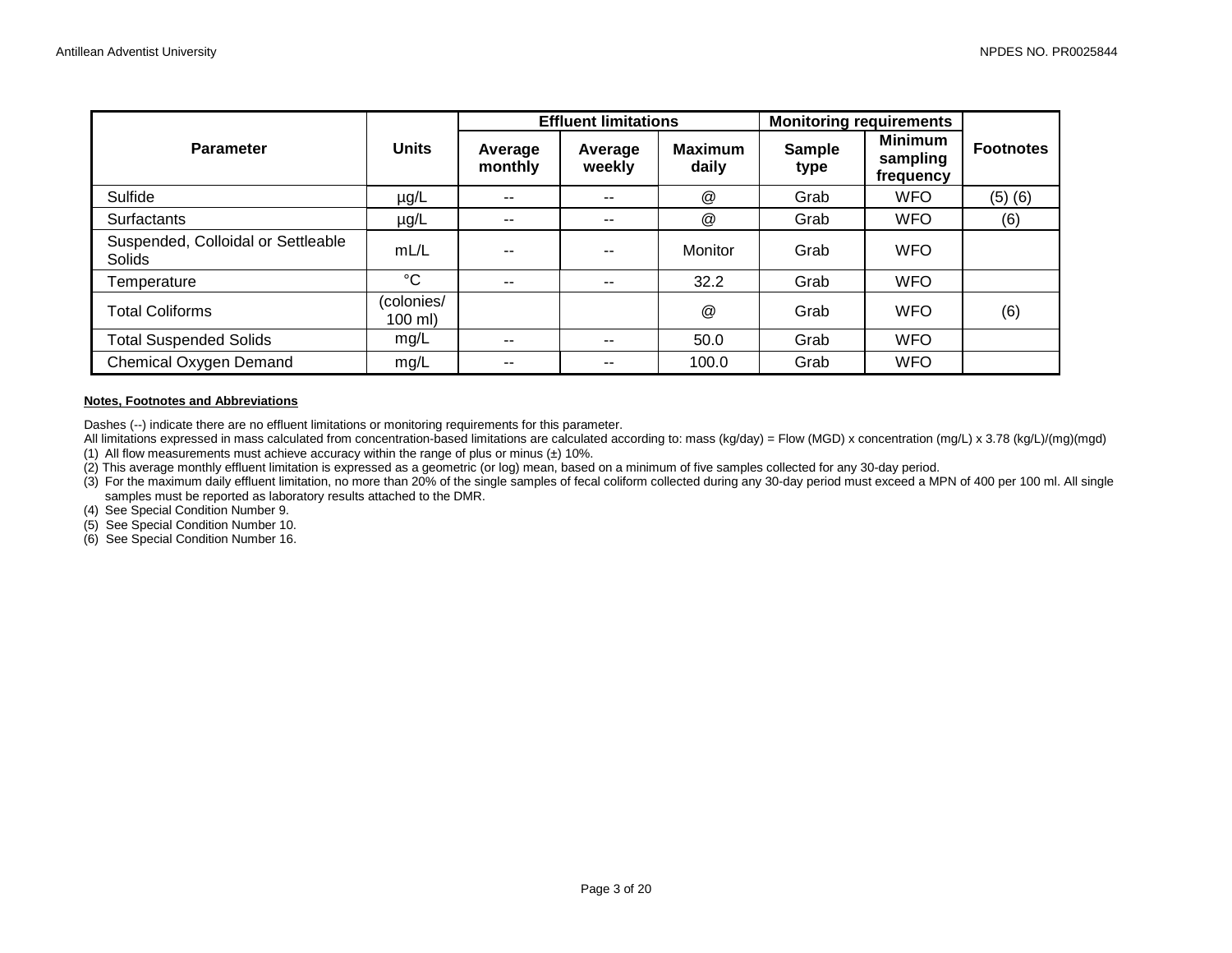### **Table A-2**

This Table will apply immediately to the discharge at Outfall 002 composed of storm water treated in sediment pond, if the permittee fails to revise, modify and submit for review and approval and subsequent implementation of the modified Storm Water Pollution Prevention Plan (SWPPP), as required in Special Condition 14 of the permit. In such case, the Permittee must maintain compliance with the following effluent limitations at Outfall 002.

#### **Effluent Limitations Table**

|                                              |                                     | <b>Effluent limitations</b> |                          |                         | <b>Monitoring requirements</b> |                                         |                  |
|----------------------------------------------|-------------------------------------|-----------------------------|--------------------------|-------------------------|--------------------------------|-----------------------------------------|------------------|
| <b>Parameter</b>                             | <b>Units</b>                        | Average<br>monthly          | Average<br>weekly        | <b>Maximum</b><br>daily | <b>Sample</b><br>type          | <b>Minimum</b><br>sampling<br>frequency | <b>Footnotes</b> |
| Arsenic                                      | µg/L                                | $\overline{\phantom{a}}$    | $\overline{\phantom{a}}$ | 10                      | Grab                           | <b>WFO</b>                              |                  |
| Cadmium                                      | $\mu$ g/L                           |                             |                          | 0.32                    | Grab                           | <b>WFO</b>                              |                  |
| Chlorides                                    | mg/L                                | $\overline{\phantom{a}}$    | $- -$                    | 250                     | Grab                           | <b>WFO</b>                              |                  |
| Color                                        | Pt-Co<br>Units                      | --                          | $-$                      | 15                      | Grab                           | <b>WFO</b>                              |                  |
|                                              | (colonies/<br>100 ml)               | 200                         | $\sim$ $\sim$            | 400                     | Grab                           | <b>WFO</b>                              | (2)              |
| <b>Fecal Coliforms</b>                       | $\frac{0}{0}$<br>Exceeding<br>Limit | --                          |                          | 20                      | Calculated                     | 5/Month                                 | (3)              |
| Flow                                         | <b>MGD</b>                          | $\overline{\phantom{a}}$    | $\overline{\phantom{a}}$ | Monitor                 | Estimated                      | <b>WFO</b>                              | (1)              |
| Lead                                         | $\mu$ g/L                           |                             |                          | 4.2                     | Grab                           | <b>WFO</b>                              |                  |
| Mercury                                      | µg/L                                | --                          | $\sim$ $\sim$            | 0.050                   | Grab                           | <b>WFO</b>                              | (4)              |
| Nitrate plus Nitrite                         | $\mu$ g/L                           | --                          | $\overline{\phantom{m}}$ | 10,000                  | Grab                           | <b>WFO</b>                              |                  |
| Oil and Grease                               | mg/L                                | $\overline{\phantom{a}}$    | $\overline{a}$           | Monitor                 | Grab                           | <b>WFO</b>                              |                  |
| pH                                           | SU                                  |                             | Minimum 6<br>Maximum 9   |                         | Grab                           | <b>WFO</b>                              |                  |
| Selenium                                     | µg/L                                | $\overline{\phantom{a}}$    | $-$                      | 5.0                     | Grab                           | <b>WFO</b>                              |                  |
| Silver                                       | µg/L                                | $\overline{\phantom{a}}$    | $-$                      | 5.6                     | Grab                           | <b>WFO</b>                              |                  |
| <b>Sulfates</b>                              | $\mu$ g/L                           | $\overline{\phantom{a}}$    | $\overline{\phantom{a}}$ | 250                     | Grab                           | <b>WFO</b>                              |                  |
| Sulfide                                      | $\mu$ g/L                           | $\overline{\phantom{a}}$    | $\overline{\phantom{a}}$ | 2.0                     | Grab                           | <b>WFO</b>                              | (5)              |
| Surfactants                                  | $\mu$ g/L                           | $- -$                       | $\sim$ $\sim$            | 100                     | Grab                           | <b>WFO</b>                              |                  |
| Suspended, Colloidal or Settleable<br>Solids | mL/L                                | $- -$                       | $-$                      | Monitor                 | Grab                           | <b>WFO</b>                              |                  |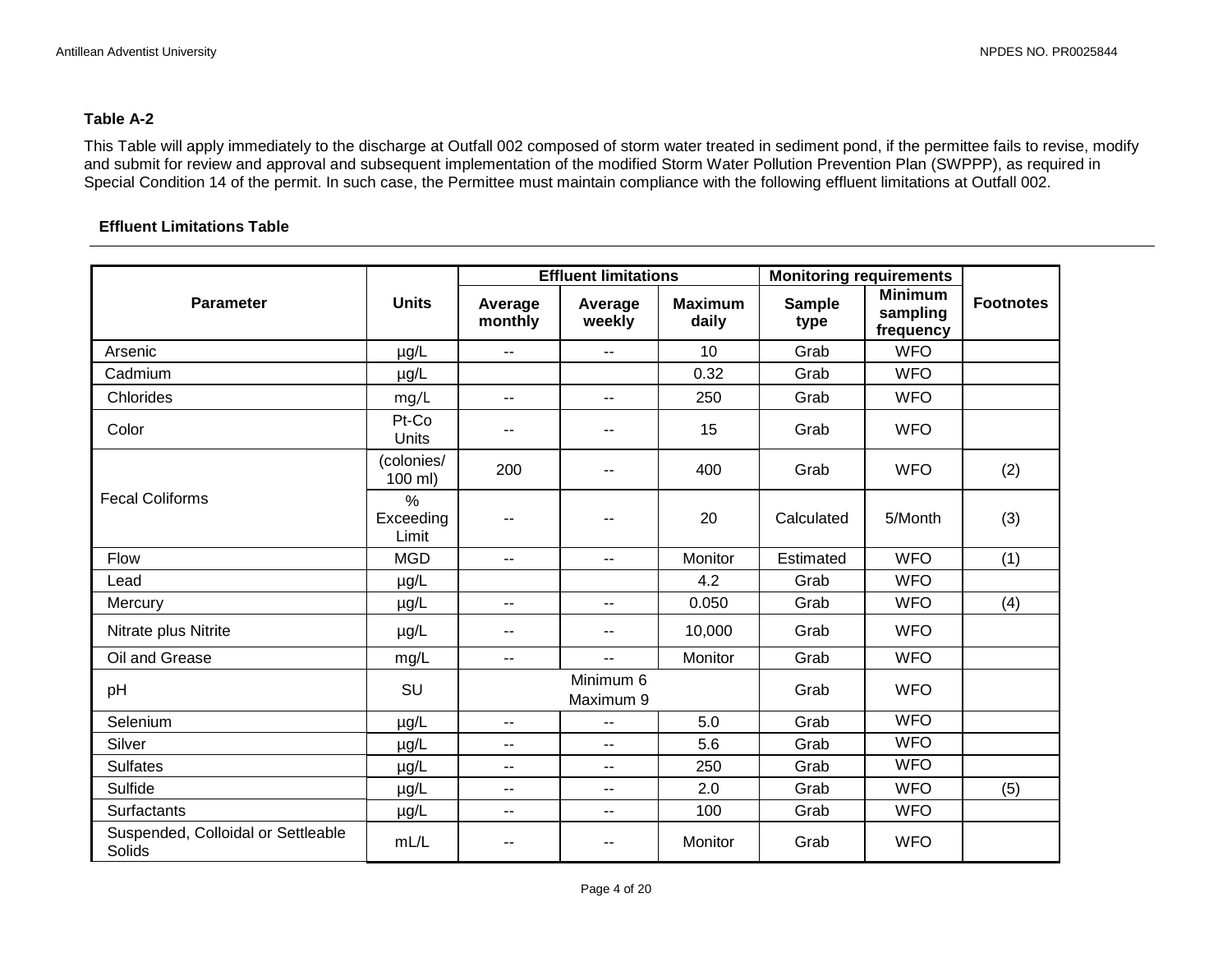|                               |                        | <b>Effluent limitations</b> |                   |                         | <b>Monitoring requirements</b> |                                         |                  |
|-------------------------------|------------------------|-----------------------------|-------------------|-------------------------|--------------------------------|-----------------------------------------|------------------|
| <b>Parameter</b>              | <b>Units</b>           | Average<br>monthly          | Average<br>weekly | <b>Maximum</b><br>daily | <b>Sample</b><br>type          | <b>Minimum</b><br>sampling<br>frequency | <b>Footnotes</b> |
| Temperature                   | °C                     | $- -$                       | --                | 32.2                    | Grab                           | <b>WFO</b>                              |                  |
| Total Coliforms               | colonies/<br>$100$ ml) |                             |                   | 10.000                  | Grab                           | <b>WFO</b>                              |                  |
| <b>Total Suspended Solids</b> | mq/L                   | $- -$                       | --                | 50.0                    | Grab                           | <b>WFO</b>                              |                  |
| Chemical Oxygen Demand        | mg/L                   | --                          | $- -$             | 100.0                   | Grab                           | <b>WFO</b>                              |                  |

#### **Notes, Footnotes and Abbreviations**

Dashes (--) indicate there are no effluent limitations or monitoring requirements for this parameter.

All limitations expressed in mass calculated from concentration-based limitations are calculated according to: mass (kg/day) = Flow (MGD) x concentration (mg/L) x 3.78 (kg/L)/(mg)(mgd) (1) All flow measurements must achieve accuracy within the range of plus or minus  $(\pm)$  10%.

(2) This average monthly effluent limitation is expressed as a geometric (or log) mean, based on a minimum of five samples collected for any 30-day period.

(3) For the maximum daily effluent limitation, no more than 20% of the single samples of fecal coliform collected during any 30-day period must exceed a MPN of 400 per 100 ml. All single samples must be reported as laboratory results attached to the DMR.

(4) See Special Condition Number 9.

(5) See Special Condition Number 10.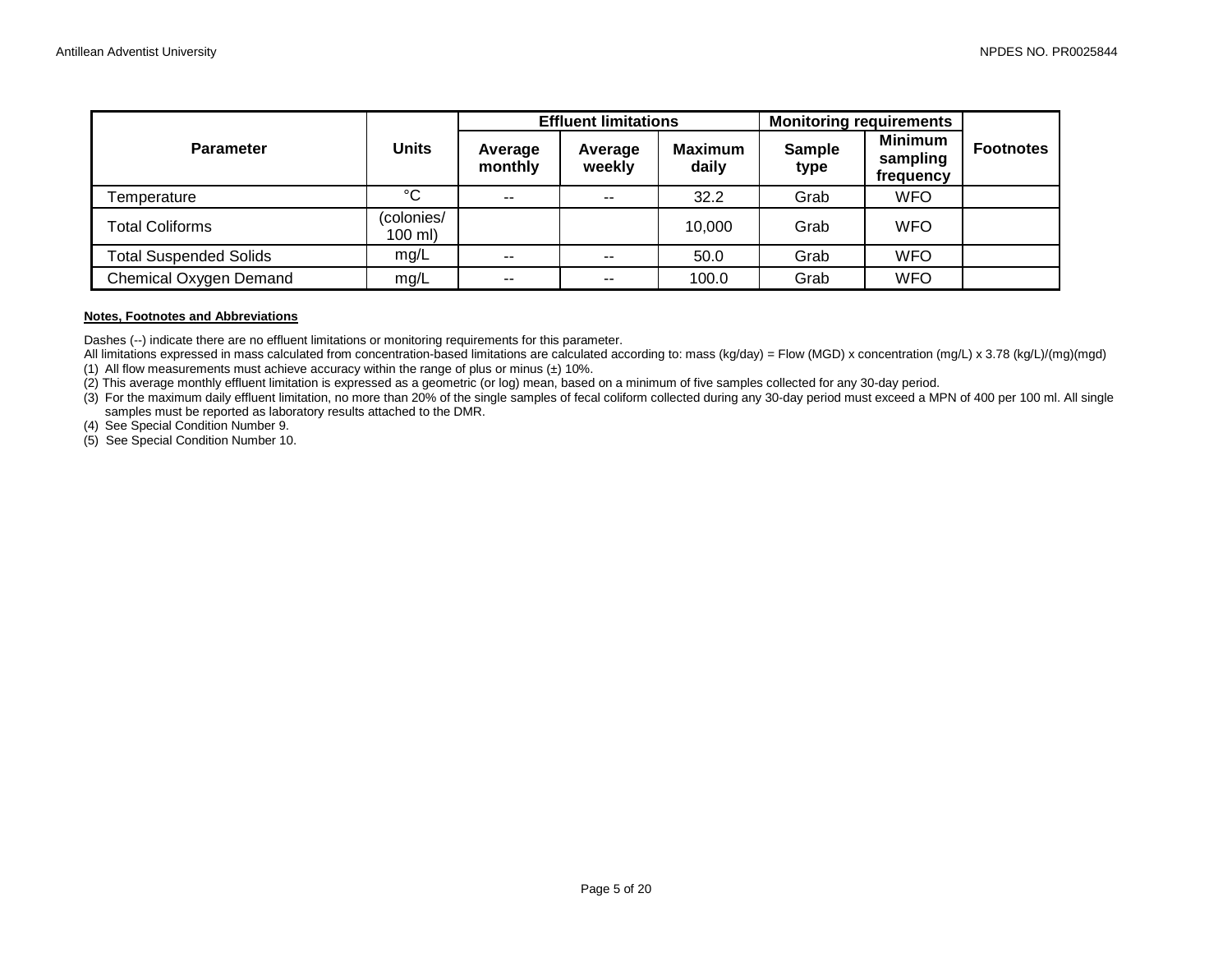### **B. Narrative Limitations**

In accordance with 40 CFR 122.44(d), the permit establishes the following narrative limitations.

- 1. Except by natural causes, no heat may be added to the waters of Puerto Rico, which would cause the temperature of any site to exceed 90 °F (32.2 °C).
- 2. The waters of Puerto Rico must not contain floating debris, scum, or other floating materials attributable to discharges in amounts sufficient to be unsightly or deleterious to the existing or designated uses of the water body.
- 3. Solids from wastewater sources must not cause deposition in or be deleterious to the existing or designated uses of the waters.
- 4. Taste and odor-producing substances must not be present in amounts that will interfere with primary contact recreation, or will render any undesirable taste or odor to edible aquatic life.
- 5. These waters shall be free of other pathogenic organisms.

## **C. Monitoring Requirements**

- 1. Effluent monitoring and analyses must be conducted in accordance with EPA test procedures approved under 40 CFR Part 136, *Guidelines Establishing Test Procedures for the Analysis of Pollutants Under the Clean Water Act,* as amended. For situations where there may be interference, refer to *Solutions to Analytical Chemistry Problems with Clean Water Act Methods* (EPA 821-R-07-002). For effluent analyses, the Permittee must use a *Minimum Level (ML)* that is lower than the effluent limitations described in Effluent Limitations Table of this permit. If all published MLs are higher than the effluent limitations, the Permittee must use the test method procedure with the lowest ML. The Permittee must ensure that the laboratory uses a standard calibration where the lowest standard point is equal to or less than the ML. Priority pollutant analysis for metals must measure *total metal*, except as provided under 40 CFR 122.45(c). EPA method 1631E must be used for mercury analysis. Priority pollutant analysis for benzene, ethylbenzene, toluene and xylene must employ either EPA Method 602 or 624. Effluent analysis for xylene must measure *total xylene*.
- 2. The regulations at 40 CFR 122.48 require that all NPDES permits specify monitoring and reporting requirements. All monitoring must be in accordance with Standard Condition *10. Monitoring and records* in Attachment B of this permit.
- 3. Sampling point for Outfall **001** must be located immediately after the primary flow measuring device of the effluent of the treatment system.
- 4. The Permittee must develop and implement a quality assurance (QA) plan for laboratory analyses for effluent and/or receiving water monitoring.

#### **D. Monitoring Locations**

The Permittee must establish the following monitoring locations to demonstrate compliance with the effluent limitations and other requirements in this permit:

#### **Monitoring Locations Table**

| <b>Outfall</b> | <b>Monitoring location</b> | <b>Monitoring location description</b>                                                                                                                   |
|----------------|----------------------------|----------------------------------------------------------------------------------------------------------------------------------------------------------|
| 001            | EFF-001                    | The sampling point for discharge 001 shall be located<br>immediately after the primary flow-measuring device of the<br>effluent of the treatment system. |

## <span id="page-7-0"></span>**PART III. REPORTING REQUIREMENTS AND COMPLIANCE DETERMINATION**

## **A. Reporting Requirements**

1. **Standard Conditions**. The Permittee must comply with all Standard Conditions in section IV.A below and Attachment B of this permit related to monitoring, reporting, and recordkeeping.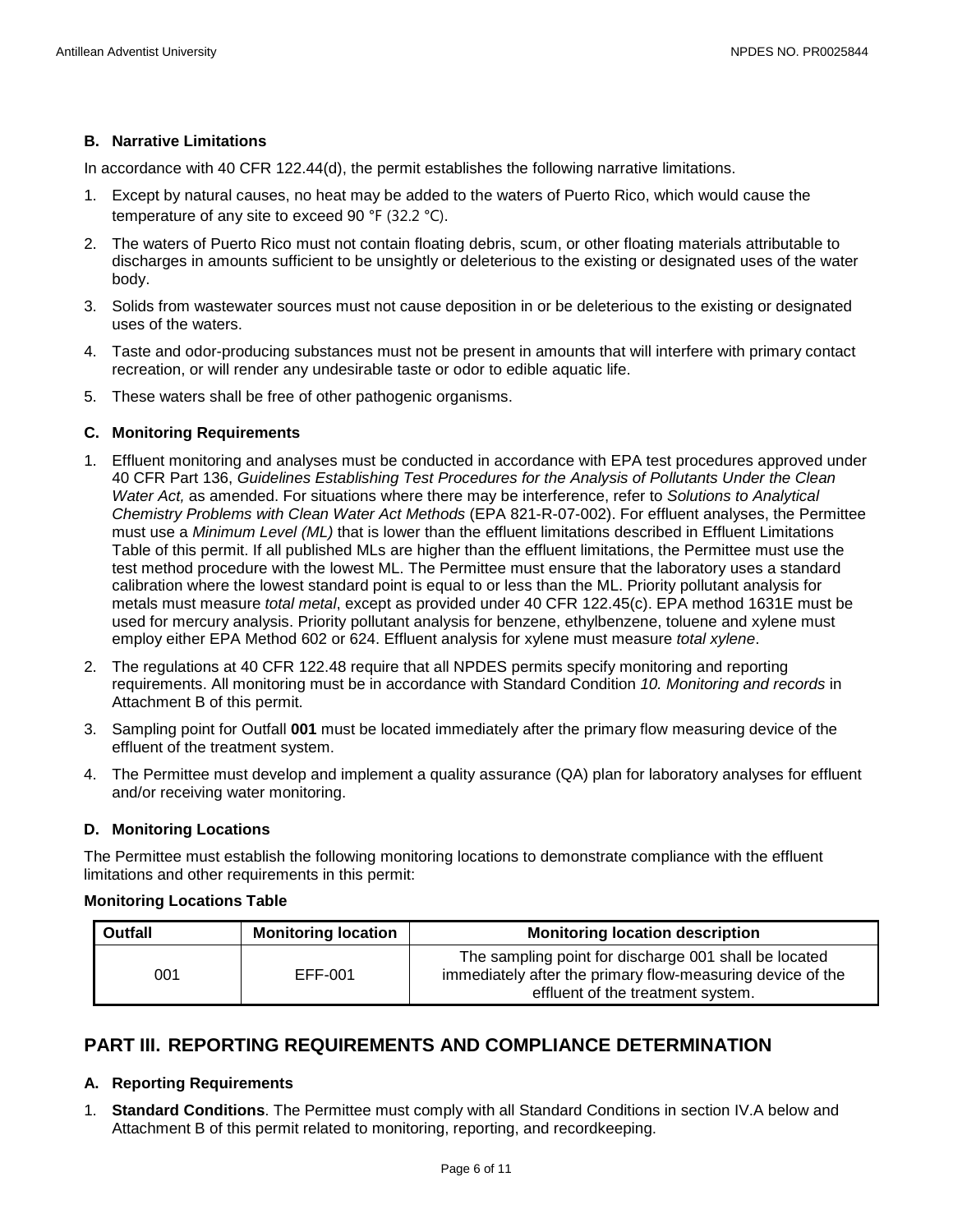- 2. **Monitoring data submission**. The Permittee must either submit monitoring data and other reports to EPA in hard copy form, or report electronically using NetDMR, a web-based tool that allows Permittees to electronically submit discharge monitoring reports (DMRs) and other required reports via a secure internet connection. Specific requirements regarding submittal of data and reports in hard copy form and for submittal using NetDMR are described below:
	- a. **Submittal of Reports in Hard Copy Form**. Hard copy DMR submittals must be submitted in accordance with Standard Condition *12.d. Monitoring reports* in Attachment B of this permit. The Permittee will report the results for all monitoring specified in this permit. The Permittee must submit monthly DMRs including the results of all required monitoring using EPA-approved test methods or other test methods specified in this permit as required by III.A.3. below. If the Permittee monitors any pollutant more frequently than required by the permit using test procedures approved under 40 CFR Part 136, or another method required for an industry-specific waste stream under 40 CFR subchapters N or O, the results of such monitoring must be included in the calculation and reporting of the data submitted in the DMR or sludge reporting form specified by EPA.
	- b. **Submittal of Reports Using NetDMR**. DMRs and reports submitted electronically to EPA must be done using NetDMR at http://www.epa.gov/netdmr. All reports required under the permit must be submitted to EPA as an electronic attachment to the DMR. Once a Permittee submits DMRs and reports using NetDMR, it is not required to submit hard copies of DMRs or other reports to EPA and the EQB. However, Permittees must continue to send hard copies of reports other than DMRs to the EQB until further notice from the EQB.
	- c. **Timing of submissions**. DMRs must be submitted to EPA no later than the 28th day of the month following the completed reporting period. Monitoring results must be summarized and reported on EPA DMR Form No. 3320-1, postmarked no later than the 28th day of the month following the completed monitoring period. The first report is due the **<DATE (i.e., 28th day of month after EDP)>.**
- 3. **Submission Requirements**. If submitting reports in hard copy form, DMRs must be signed and certified as required by Standard Condition *11. Signatory requirements* in Attachment B of this permit. The Permittee must submit the original signed DMR to 3.a below and duplicate signed copies and all other reports required in this permit to 3.b below:
	- a. U.S. Environmental Protection Agency, Region 2 290 Broadway, 21st Floor New York, NY 10007-1866 Attention: Compliance Assistance and Program Support Branch
	- b. Puerto Rico Environmental Quality Board P.O. Box 11488 Santurce, PR 00910 Attention: Water Quality Bureau
- 4. **Analytical Determinations**. The Permittee must report the results on the DMR of analytical determinations for the presence of chemical constituents in a sample using the following reporting protocols:
	- a. Sample results greater than or equal to the ML must be reported as measured by the laboratory (i.e., the measured chemical concentration in the sample).
	- b. Sample results less than the ML must be reported as <ML, where the ML equals the ML reported by the laboratory.
	- c. Permittees are to instruct laboratories to establish calibration standards so that the ML value (or its equivalent if there is differential treatment of samples relative to calibration standards) is the lowest calibration standard. At no time is the Permittee to use analytical data derived from extrapolation beyond the lowest point of the calibration curve.
- 5. **Bacterial Monitoring**. For bacterial monitoring, the Permittee must report on the DMR the calculated geometric mean and the percentage of individual samples that exceeded the single-sample maximum criterion. The geometric mean must be calculated on the basis of five grab samples taken within the calendar month and as described in Attachment A. *Definitions* of this permit. The Permittee must report on an attachment to the DMR the analytical results of each of the five individual sample measurements, the calculated geometric means using these individual samples, and the percentage of individual samples that exceed the single sample maximum criterion.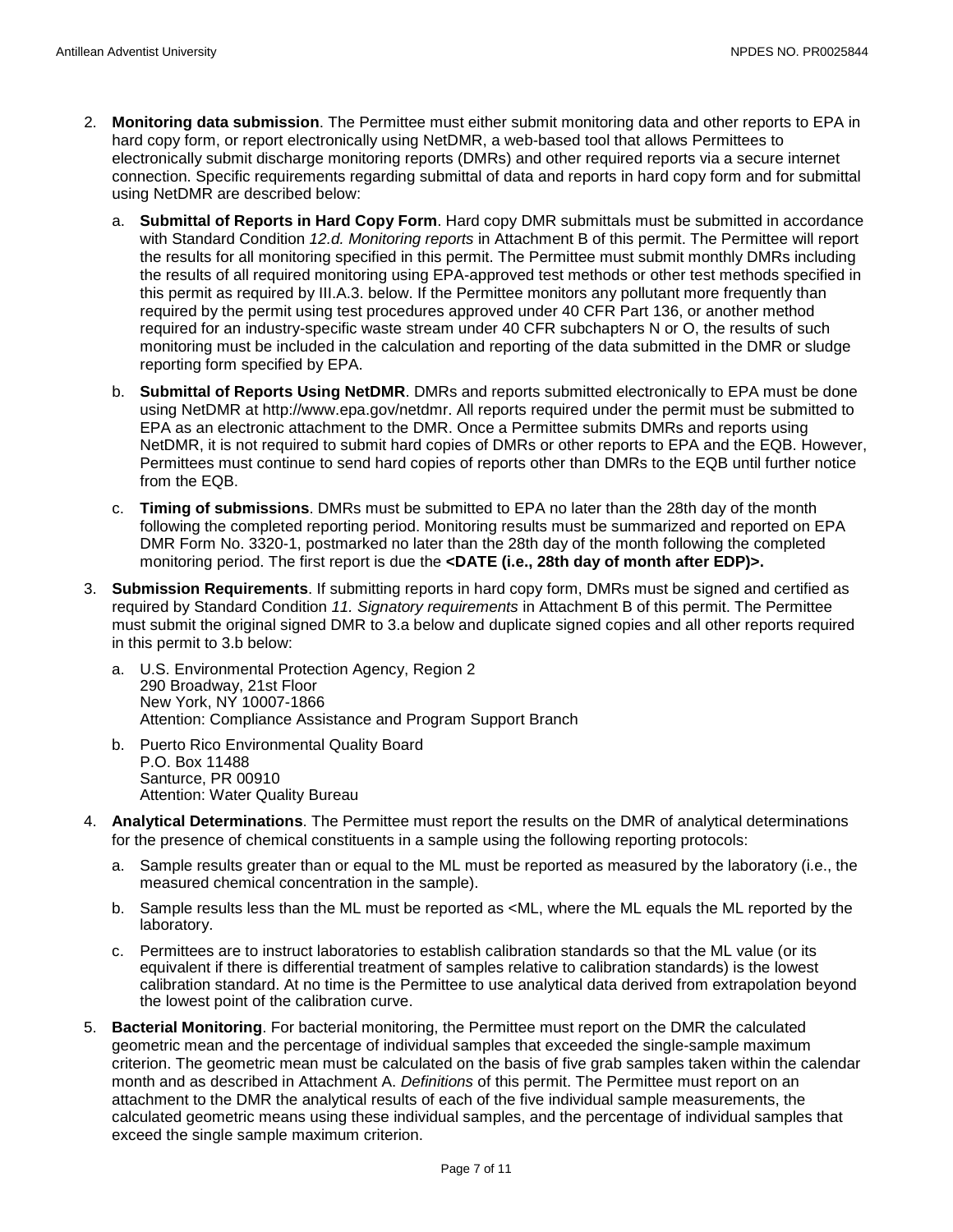6. **Transparency**. The Permittee must make publicly available by posting online on a website a copy of the final issued NPDES permit for Allied Waste of Ponce, Inc. Enhanced transparency and availability of Allied Waste of Ponce, Inc. permit information will provide stakeholders with more timely and complete information about potential sources of water pollution and measures required to control discharges from the facility. Within thirty (30) days after the Effective Date of the NPDES Permit (EDP), the permittee must submit to the EPA the URL website of the posting of the copy of the final NPDES permit.

#### **B. Compliance Determination**

Compliance with effluent limitations contained in this permit will be determined as specified below:

- 1. **General**. Compliance with effluent limitations for priority pollutants must be determined using sample reporting protocols defined in section III. A and Attachment A. *Definitions*.
- 2. **Average Monthly Discharge Limitation (AML)**. If the average or, when applicable, the median of daily discharges that were measured in a calendar month exceeds the AML for a given parameter, this will represent a single violation, though the Permittee will be considered out of compliance for each day of that month for that parameter (e.g., resulting in 31 days of noncompliance in a 31-day month). If only a single sample is taken during the calendar month and the analytical result for that sample exceeds the AML, the Permittee will be considered out of compliance for that calendar month. The Permittee will be considered out of compliance for only the days when the discharge occurs. For any one calendar month during which no sample (daily discharge) is taken yet sampling is required, the Permittee will be considered out of compliance for that calendar month.
- 3. **Average Weekly Discharge Limitation (AWL)**. If the average or, when applicable, the median of daily discharges over a calendar week exceeds the AWL for a given parameter, this will represent a single violation, though the Permittee will be considered out of compliance for each day of that week for that parameter, resulting in 7 days of noncompliance. If only a single sample is taken during the calendar week and the analytical result for that sample exceeds the AWL, the Permittee will be considered out of compliance for that calendar week. The Permittee will be considered out of compliance for only the days when the discharge occurs. For any one calendar week during which no sample (daily discharge) is taken yet sampling is required, the Permittee will be considered out of compliance for that calendar week.
- 4. **Maximum Daily Discharge Limitation (MDL)**. If a daily discharge exceeds the MDL for a given parameter, the Permittee will be considered out of compliance for that parameter for that 1 day only in the reporting period. For any one day during which no sample is taken yet a sampling is required, the Permittee will be considered out of compliance for that day.

## <span id="page-9-0"></span>**PART IV. STANDARD AND SPECIAL CONDITIONS**

#### **A. Standard Conditions**

#### 1. **Standard Conditions Applicable to All Facilities**

- a. The Permittee must comply with all Standard Conditions that apply to all NPDES permits in accordance with 40 CFR 122.41 (Attachment B of this permit), and additional conditions applicable to specific categories of facilities in accordance with 40 CFR 122.42.
- b. The Permittee must comply with the Reopener Clause in Standard Condition *17. Reopener clause for toxic effluent limitations*, in Attachment B of this permit, which applies to all NPDES permits in accordance with 40 CFR 122.44(b). EPA reserves the right to revoke and reissue or modify this permit to establish effluent limitations, additional monitoring, schedules of compliance or other permit conditions based on new information, including any changes to the final Water Quality Certificate from EQB.

#### 2. **Standard Conditions Applicable to Specific Facilities—Notification Levels**

Existing manufacturing, commercial, mining, and silvicultural dischargers must notify EPA as soon as they know or have reason to believe [40 CFR 122.42(a)]:

a. That any activity has occurred or will occur that would result in the discharge, on a routine or frequent basis, of any toxic pollutant that is not limited in this permit, if that discharge will exceed the highest of any one of the following *notification levels* [40 CFR 122.42(a)(1)]: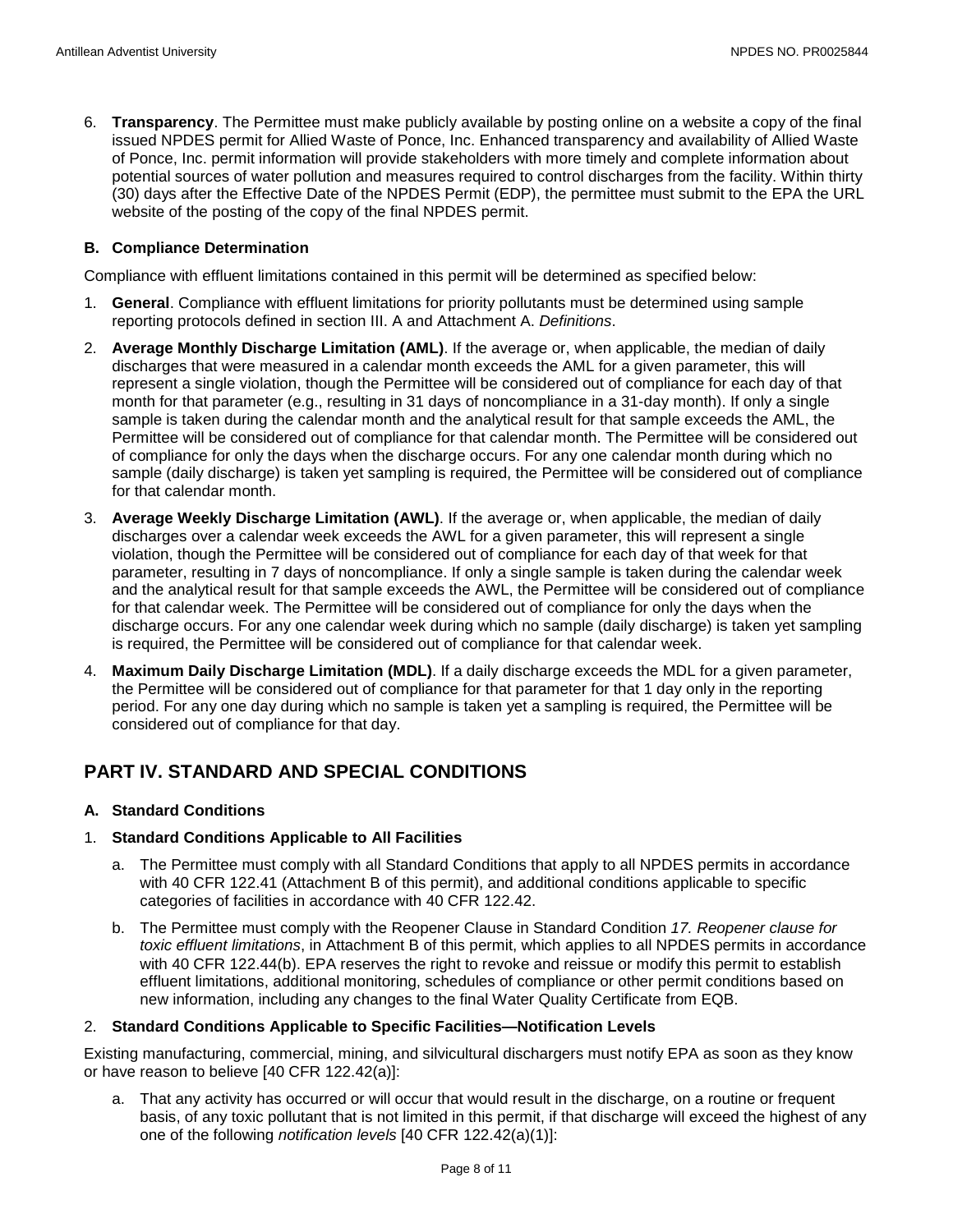- 1) 100 micrograms per liter (μg/L) [40 CFR 122.42(a)(1)(i)].
- 2) 200 μg/L for acrolein and acrylonitrile; 500 μg/L for 2,4 dinitrophenol and 2 methyl 4,6 dinitrophenol; and 1 milligrams per liter (mg/L) for antimony [40 CFR 122.42(a)(1)(ii)].
- 3) Five times the maximum concentration value reported for that pollutant in the DMR [40 CFR 122.42(a)(1)(iii)].
- 4) The level established by EPA in accordance with 40 CFR 122.44(f) [40 CFR 122.42(a)(1)(iv)].
- b. That any activity has occurred or will occur that would result in the discharge, on a non-routine or infrequent basis, of any toxic pollutant that is not limited in this permit, if that discharge will exceed the highest of any one of the following *notification levels* [40 CFR 122.42(a)(2)]:
	- 1) 500 μg/L [40 CFR 122.42(a)(2)(i)].
	- 2) 1 mg/L for antimony [40 CFR 122.42(a)(2)(ii)].
	- 3) Ten times the maximum concentration value reported for that pollutant in the DMR [40 CFR 122.42(a)(2)(iii)].
	- 4) The level established by EPA in accordance with 40 CFR 122.44(f) [40 CFR 122.42(a)(2)(iv)].

#### **B. Special Conditions**

#### 1. **Special Conditions from the Water Quality Certificate**

- 1. The discharge 002 will only consist of waters composed entirely of storm water treated in a sedimentation pond constructed for these purposes. 4
- 2. Prior to the construction of any additional treatment system, or the modification of the existing one, the permittee shall obtain the approval from EQB of the engineering report, plans and specifications. 4
- 3. The permittee shall install, maintain and operate all water pollution control equipment in such manner as to be in compliance with the applicable Rules and Regulations. 3,4
- 4. No toxic substances shall be discharged, in toxic concentrations, other than those allowed as specified in the NPDES permit. Those toxic substances included in the permit renewal application, but not regulated by the NPDES permit, shall not exceed the concentrations specified in the applicable regulatory limitations. 2,3
- 5. The waters of Puerto Rico shall not contain any substance attributable to discharge 002, at such concentration which, either alone or as result of synergistic effects with other substances, is toxic or produces undesirable physiological responses in human, fish or other fauna or flora. 2
- 6. The discharge 002 shall not cause the presence of oil sheen in the receiving water body. <sup>2</sup>
- 7. The storm water discharge associated with industrial activities covered by the permit will not cause violations to the applicable water quality standards at the receiving water body. 3
- 8. All sample collection, preservation, and analysis shall be carried out in accordance with the Title 40 of the Code of Federal Regulations (40 CFR), Part 136. A licensed chemist authorized to practice the profession in Puerto Rico shall certify all chemical analyses. All bacteriological tests shall be certified by a microbiologist or licensed medical technologist authorized to practice the profession in Puerto Rico. 1,3
- 9. The samples taken for the analysis of mercury shall be analyzed using the analytical method approved by the Environmental Protection Agency (EPA) with the lowest possible detection level, in accordance with Rule 1306.8 of the Puerto Rico Water Quality Standards Regulation (PRWQSR), as amended.  $3$
- 10. The permittee shall use the analytical method approved by the Environmental Protection Agency (EPA), with the lowest possible detection limit, in accordance with the 40 CFR, Part 136 for Sulfide (as S). Also, the permitteee shall complete the calculation specified in Method  $4500-S<sup>2</sup>$  F, Calculation of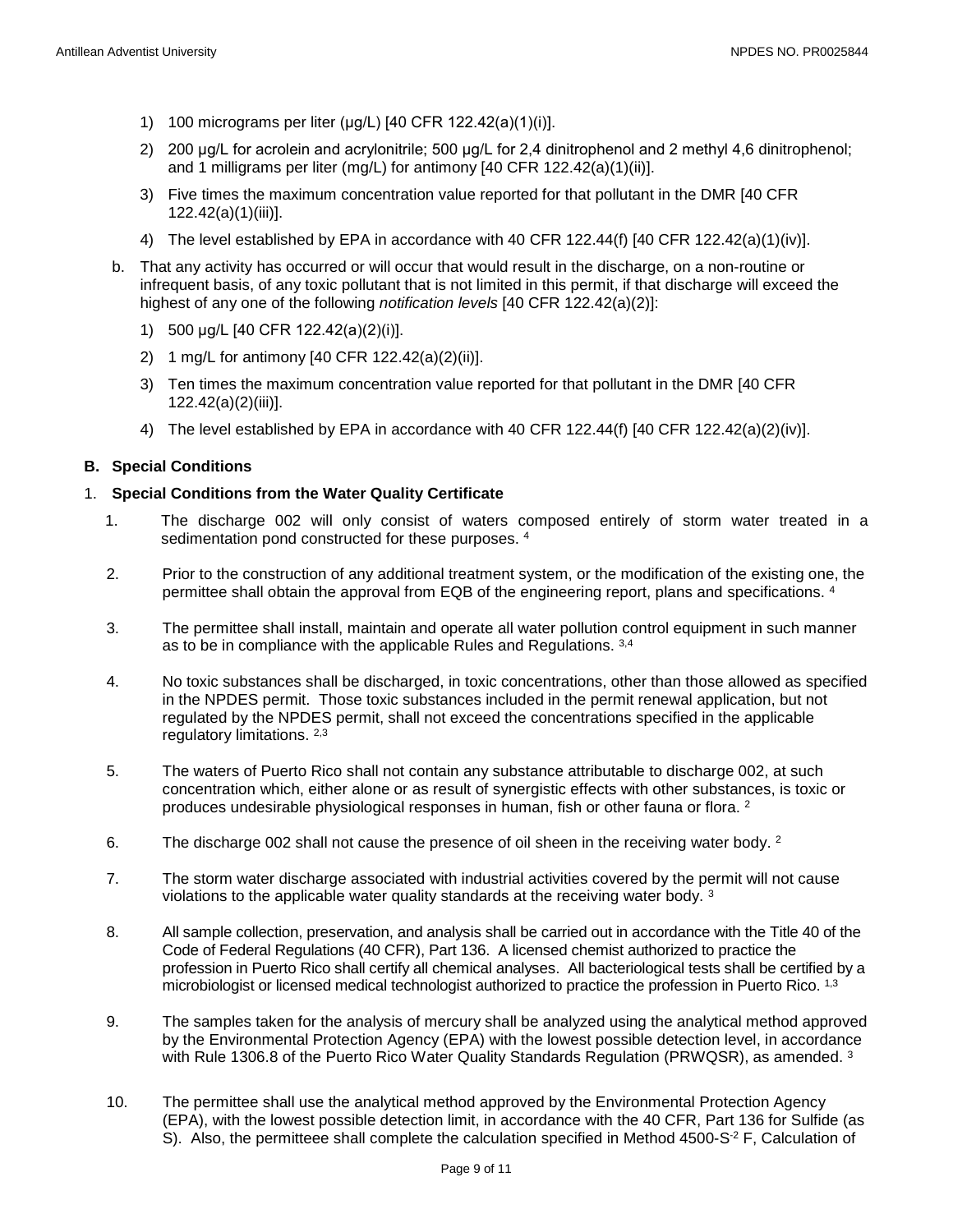Un-ionized Hydrogen Sulfide, of Standard Methods 18<sup>th</sup> Edition, 1992, to determine the concentration of the undissociated H2S. If the sample results of Dissolved Sulfide are below the detection limit of the EPA approved method established in the 40 CFR, Part 136, then, the limit concentration of undissociated  $H_2S$  shall be reported as "below detection limit".  $1,3$ 

11. The sampling point for discharge 002 shall be labeled with an 18 inches per 12 inches (minimum dimensions) sign that reads as follow:

#### "Punto de Muestreo para la Descarga 002"

- 12. The sampling point for discharge 002 shall be accessible and free of vegetation, debris, or trash, at any time.
- 13. The permittee shall keep daily records of rain events, which include the date, reading of the rain gauge and duration of such events during normal business hours of the facility. Copy of these records shall be submitted to EQB monthly.<sup>3</sup>
- 14. STORM WATER POLLUTION PREVENTION PLAN (SWPP PLAN)/BEST MANAGEMENT PRACTICES PLAN (BMP PLAN) 4
	- A. Within sixty (60) days after the Effective Date of the NPDES Permit (EDP), the permittee shall submit to the EQB for review and approval a revised and modified SWPP Plan, to incorporate additional prevention measurements besides the ones included in the SWPP Plan approved by EQB on May 5, 2002. The modified SWPP Plan shall be implemented within ninety (90) days after the EQB approval of the modified SWPP Plan. Failure to review, modify and submit for review and approval, and subsequent implementation of the modified SWPP Plan by the permittee, subjects the discharge of waters composed entirely of storm water to immediate compliance with the applicable water quality standards at the authorized point of discharge, as established on Table A-2 of the NPDES permit. Meanwhile, the permittee shall comply with the terms and conditions included in the SWPP Plan as approved by the EQB on May 5, 2002.
	- B. A copy of the most recent version of the approved SWPP Plan shall be maintained at the facility and shall be available upon request.
	- C. Whenever changes at the facility, that materially increase the potential for releases of pollutants or when situations occur that reflect that the plan is inadequate, the SWPP Plan shall be modified to include preventive measurements in order to address those situations.
	- D. If a modification of the SWPP Plan is necessary, the permittee shall submit the modified SWPP Plan to EQB for review and approval within ninety (90) days from the date when the Plan was reviewed or changes in the facility occurred. The modified SWPP Plan shall be implemented within ninety (90) days after the date when EQB has approved the modified SWPP Plan.
- 15. The permittee shall comply at all times with the provisions, measures or practices included in the most recent version of the SWPP Plan/BMP Plan (Special Condition 14) approved by EQB. 4
- 16. WHEN FLOW OCCURS (WFO) <sup>4</sup>
	- WFO For our purposes means when a storm water discharge to the receiving water body occurs during normal business hours of the facility, but not more often than one rainfall runoff per month.
	- A. First Half of Month

During the first fifteen (15) days of the month, sampling shall be as follows: A minimum period of 48 hours without measurable precipitation (measurable precipitation being rainfall greater than 0.1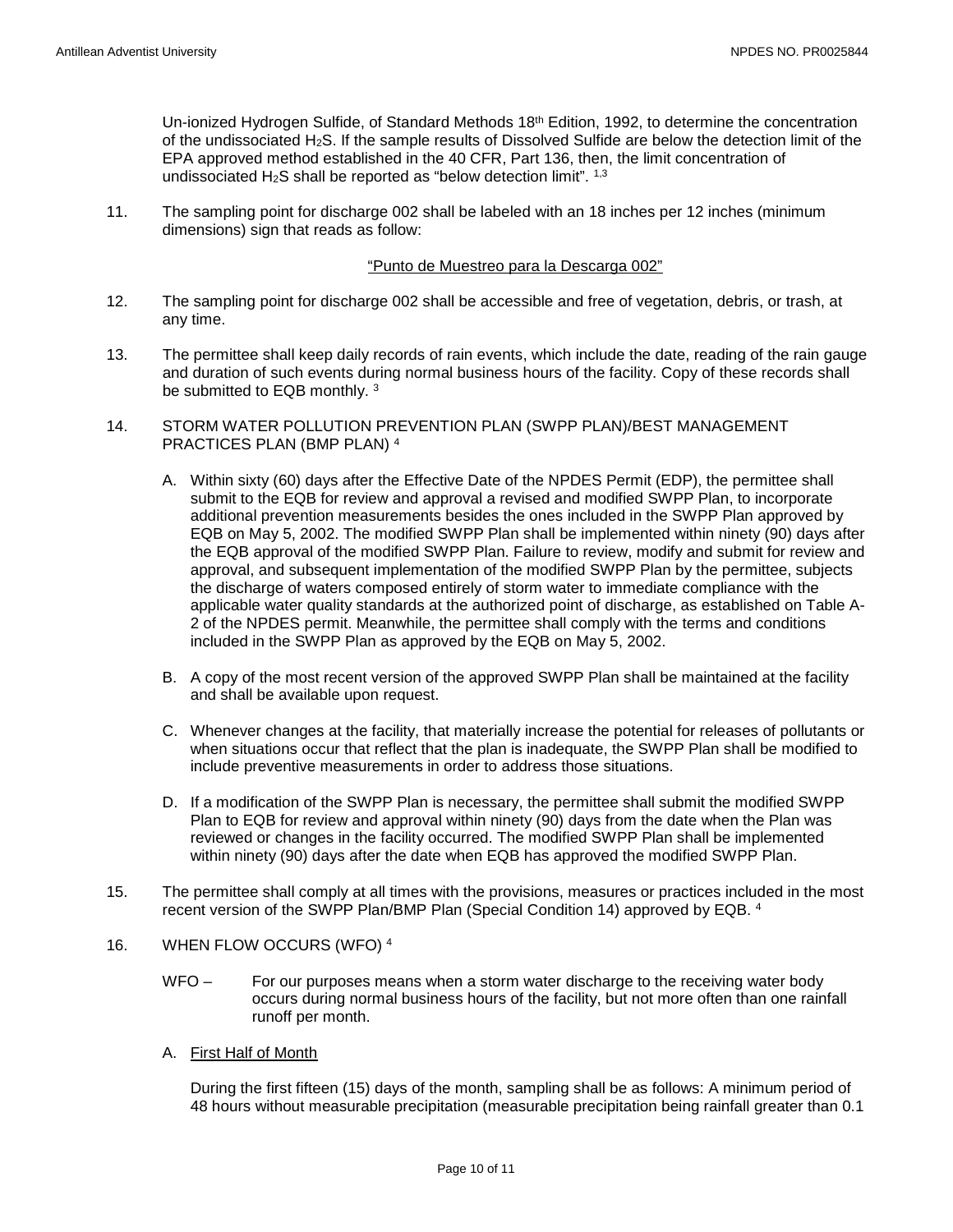inch) shall precede the storm event to be sampled. For parameters which require grab samples, the sample shall be taken during the first thirty (30) minutes of the storm water discharge.

#### B. Second Half of Month

In the event that the permittee is unable to satisfy the above condition during the first fifteen (15) days of the month, beginning on the sixteenth (16<sup>th</sup>) day of the month, the permittee shall sample any storm water discharge which occurs during normal business hours of the facility.

#### C. General Requirements

The permittee must report in a cover letter attached to each Discharge Monitoring Report (DMR), details of the conditions under which the storm water discharge samples were taken and the date of sampling.

Alternatively, if no sample was taken during the month, the permittee shall be deemed to have met the sampling requirement if the permittee certifies that is was not possible to satisfy the special sampling protocol during the first fifteen (15) days of the month and that there was no measurable discharge of storm water during normal business hours from the sixteenth (16<sup>th</sup>) day of the month until the last day of the month.

- 17. A log book must be kept for the material removed from the sedimentation pond detailing the following items:
	- a. removed material, date and source of it;
	- b. approximate volume and weight;
	- c. method by which it is removed and transported;
	- d. final disposal and location; and
	- e. person that performs the service.

A copy of the Non-Hazardous Solid Wastes Collection and Transportation Services Permit issued by the authorized official from EQB must be attached to the log book.3

#### 2. **Compliance Schedules**

#### **This permit does not authorize any compliance schedules.**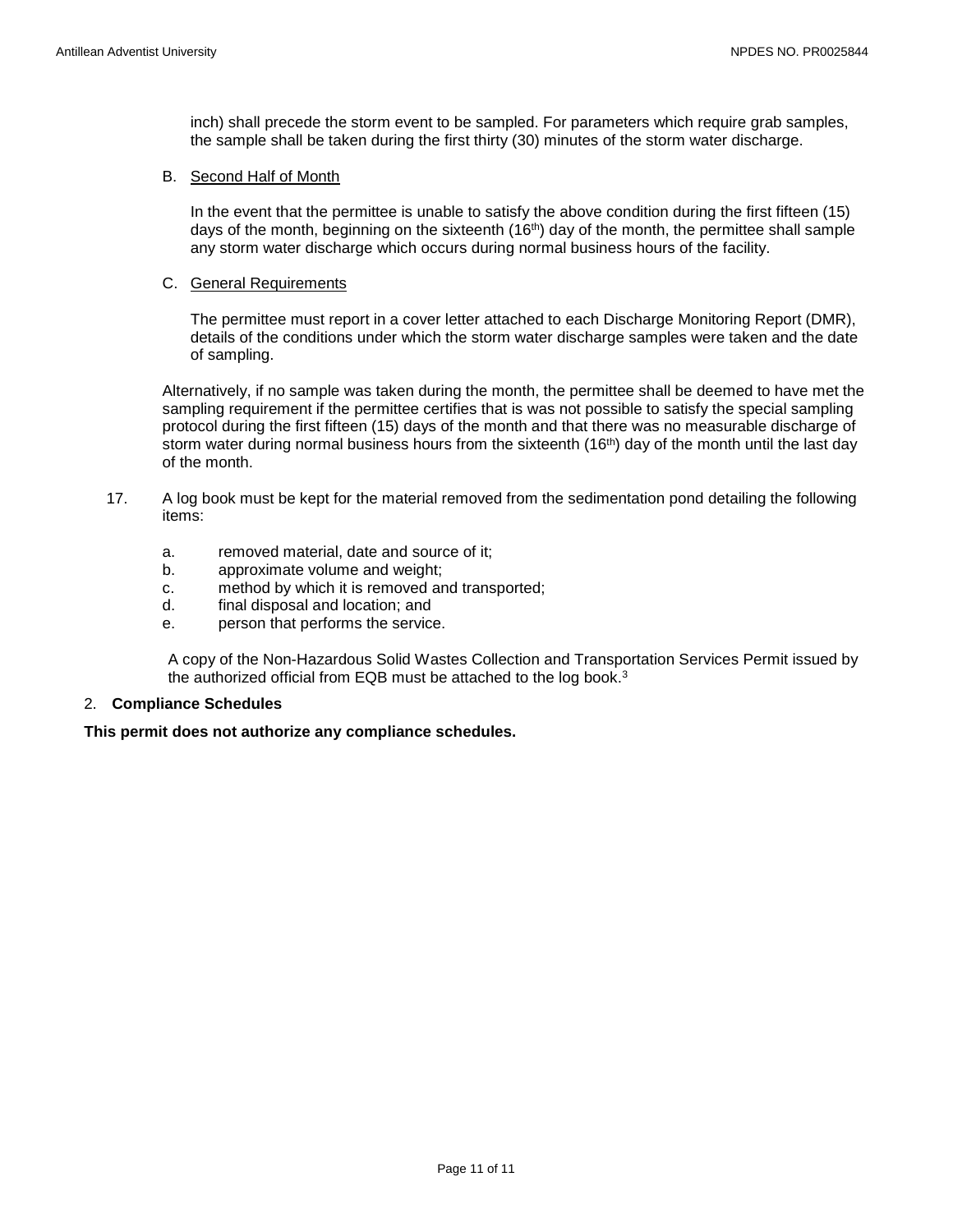# <span id="page-13-0"></span>**ATTACHMENT A: DEFINITIONS**

*Acute Toxicity Test* means any toxicity test designed to determine the concentration in which a response to a stimulus, such as a total effluent, specific substance or combinations of these, has sufficient severity to induce an adverse effect on a group of test organisms during a period of 96 hours or less; even if said effect is not necessarily the death of the organisms.

*Acute Toxicity Unit (TUa)* means the reciprocal of the effluent concentration that causes 50 percent of the organisms to die in an acute toxicity test or induce a response halfway between the base line and maximum as defined by the following equation:

$$
TU_a = 100 / (LC_{50})
$$

(The  $LC_{50}$  should be expressed in terms of the percent of effluent in the dilution water.)

*Average Monthly Discharge Limitation (AML)* means the highest allowable average of daily discharges over a calendar month, calculated as the sum of all daily discharges measured during a calendar month divided by the number of daily discharges measured during that month. [40 CFR 122.2]

*Average Weekly Discharge Limitation (AWL)* means the highest allowable average of daily discharges over a calendar week (Sunday through Saturday), calculated as the sum of all daily discharges measured during a calendar week divided by the number of daily discharges measured during that week. [40 CFR 122.2]

*Best Management Practices (BMP)* means the most effective practicable means of preventing or reducing the amount of pollution generated by nonpoint and point sources to a level more compatible to the water quality goals, including, but not limited to, structural and non-structural controls and operating and maintenance procedures. [40 CFR 122.2]

*Biosolids* means non-hazardous sewage sludge, as defined in 40 CFR Part 503.9. Sewage sludge that is hazardous, as defined in 40 CFR Part 261, must be disposed of in accordance with Resource Conservation and Recovery Act.

*Bypass* means the intentional diversion of waste streams from any portion of a treatment facility as discussed in 13. Bypass of Attachment B of this permit. [40 CFR 122.41(m)]

*Composite* means a combination of individual (or continuously taken) samples of at least 100 milliliters, collected at periodic intervals over the entire discharge day. The composite must be flow proportional; either the time interval between each sample must be proportional to the discharge flow (i.e. samples of equal volume taken every "X" gallons of flow) or the volume of each sample must be proportional to the discharge flow (i.e. a proportional volume sample taken at constant time intervals). Samples may be collected manually or automatically. For a continuous discharge, a minimum of 24 individual samples shall be collected and combined to constitute a 24-hour composite sample. For intermittent discharges of less than four (4) hours duration, samples shall be taken at a minimum of 15 minute intervals. For intermittent discharges of more than four (4) hours duration, samples shall be taken at a minimum of 30 minute intervals.

*Chronic Toxicity Test* means any toxicity test designed to determine the concentration in which a response to a stimulus, such as a total effluent, a specific substance, or combination of these, has sufficient severity to induce a long-term adverse effect on a group of test organisms. A chronic effect could be lethality, reduction of growth rate, reduction of reproduction rate, etc.

*Chronic Toxicity Unit (TUc)* means the reciprocal of the effluent concentration that causes no observable effect on the test organisms by the end of the chronic exposure period obtained during a chronic toxicity test as defined by the following equation:

## $TU_c = 100 / NOEC$

(The NOEC value should be expressed in terms of the percent of effluent in the dilution water.)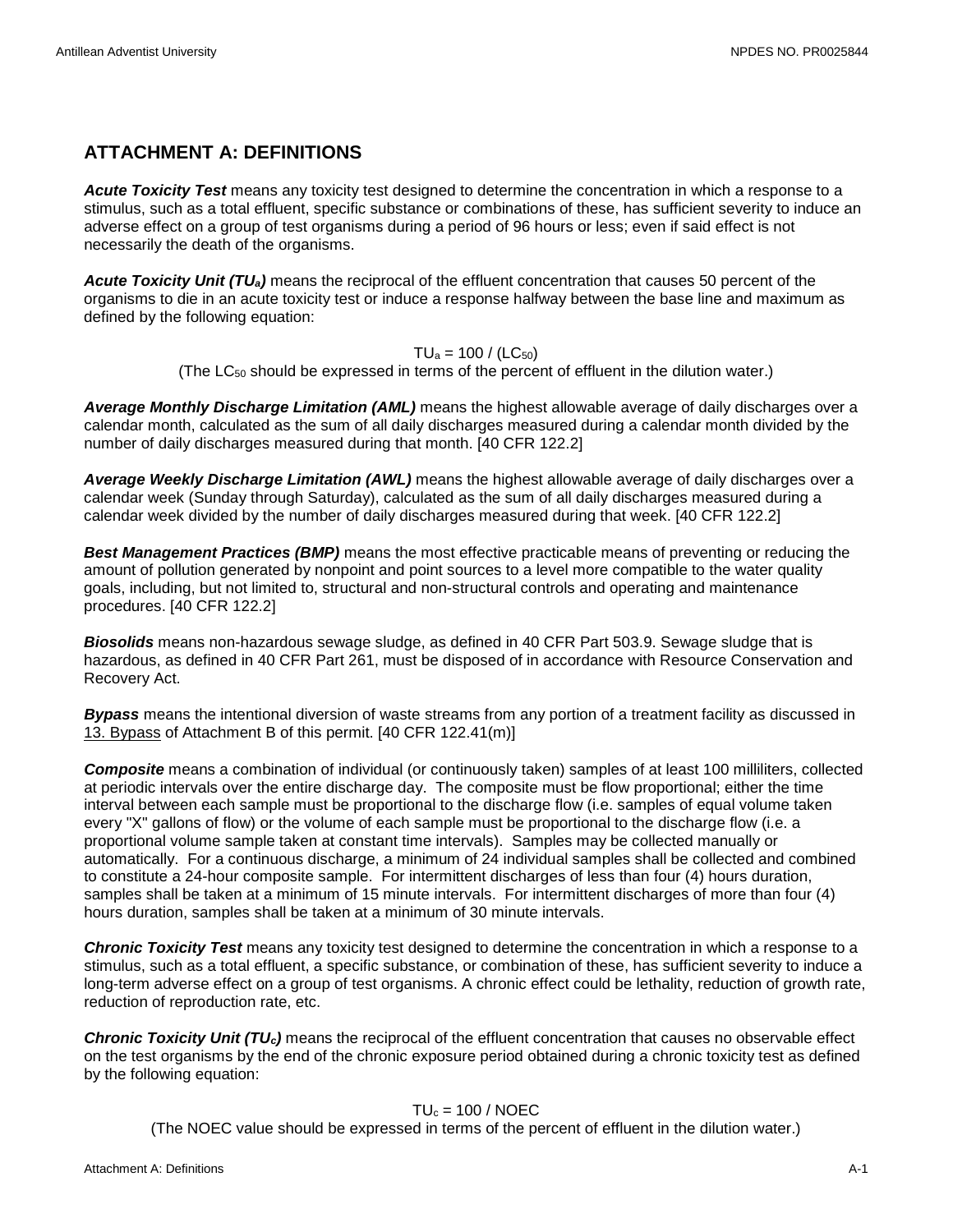*Critical Initial Dilution* means the minimum dilution to be determined by means of the sue of a mathematical model to be approved by EQB, and according to the procedures described in the *Mixing Zone and Bioassay Guidelines*, approved by EQB.

**Daily Discharge** is defined as either (1) the total mass of the constituent discharged over the calendar day (12:00 a.m. through 11:59 p.m.) or any 24-hour period that reasonably represents a calendar day for purposes of sampling (as specified in the permit), for a constituent with limitations expressed in units of mass; or (2) the unweighted arithmetic mean measurement of the constituent over the day for a constituent with limitations expressed in other units of measurement (e.g., concentration).

The daily discharge may be determined by the analytical results of a composite sample taken over the course of one day (a calendar day or other 24-hour period defined as a day) or by the arithmetic mean of analytical results from one or more grab samples taken over the course of the day. For composite sampling, if 1 day is defined as a 24-hour period other than a calendar day, the analytical result for the 24-hour period will be considered as the result for the calendar day in which the 24-hour period ends. [40 CFR 122.2]

*Director* means the *Regional Administrator* or the *State Director*, as the context requires, or an authorized representative. Until Puerto Rico has an approved state program authorized by EPA under 40 CFR Part 123, *Director* means the Regional Administrator. Following authorization, *Director* means the State Director. Even in such circumstances, EPA may retain authority to take certain action (see, for example, 40 CFR 123.1(d), 45 *Federal Register* 14178, April 1, 1983, on the retention of jurisdiction over permits EPA issued before program approval). If any condition of this permit requires the reporting of information or other actions to both the Regional Administrator and the State Director, regardless of who has permit issuing authority, the terms *Regional Administrator* and *State Director* will be used in place of *Director*. [40 CFR 122.2]

*Discharge Monitoring Report (DMR)* means EPA uniform national form, including any subsequent additions, revisions, or modifications, for the reporting of self-monitoring results by the Permittee. [40 CFR 122.2]

*Geometric Mean* means the *n*th root of the product of *n* numbers.

*Grab* means an individual sample collected in less than 15 minutes.

*ICIS* means EPA's Integrated Compliance Information System that provides web access to enforcement and compliance assurance data to EPA and state agencies.

*Inhibition Concentration 25 (IC25)* means a point estimate of the effluent concentration that would cause a 25-percent reduction in a non-lethal (e.g., reproduction, growth) or lethal (mortality) biological measurement.

*Lethal Concentration (LC50)* means the concentration of effluent, specific substances or combination of these that is lethal to 50 percent of test organisms exposed during a specific period in a toxicity test.

*Lowest Observable Effects Concentration (LOEC)* means the lowest concentration of an effluent or toxicant that results in adverse effects on the test organisms. That is, where the values for the observed endpoints are statistically different from the control.

*Maximum Daily Discharge Limitation (MDL)* means the highest allowable daily discharge of a pollutant, over a calendar day (or 24-hour period). For pollutants with limitations expressed in units of mass, the daily discharge is calculated as the total mass of the pollutant discharged over the day. For pollutants with limitations expressed in other units of measurement, the daily discharge is calculated as the arithmetic mean measurement of the pollutant over the day.

*Median* is the middle measurement in a set of data. The median of a set of data is found by first arranging the measurements in order of magnitude (either increasing or decreasing order). If the number of measurements (*n*) is odd, the median =  $X_{(n+1)/2}$ . If *n* is even, the median =  $(X_{n/2} + X_{(n/2)+1})/2$  (i.e., the midpoint between the *n*/2 and *n*/2+1).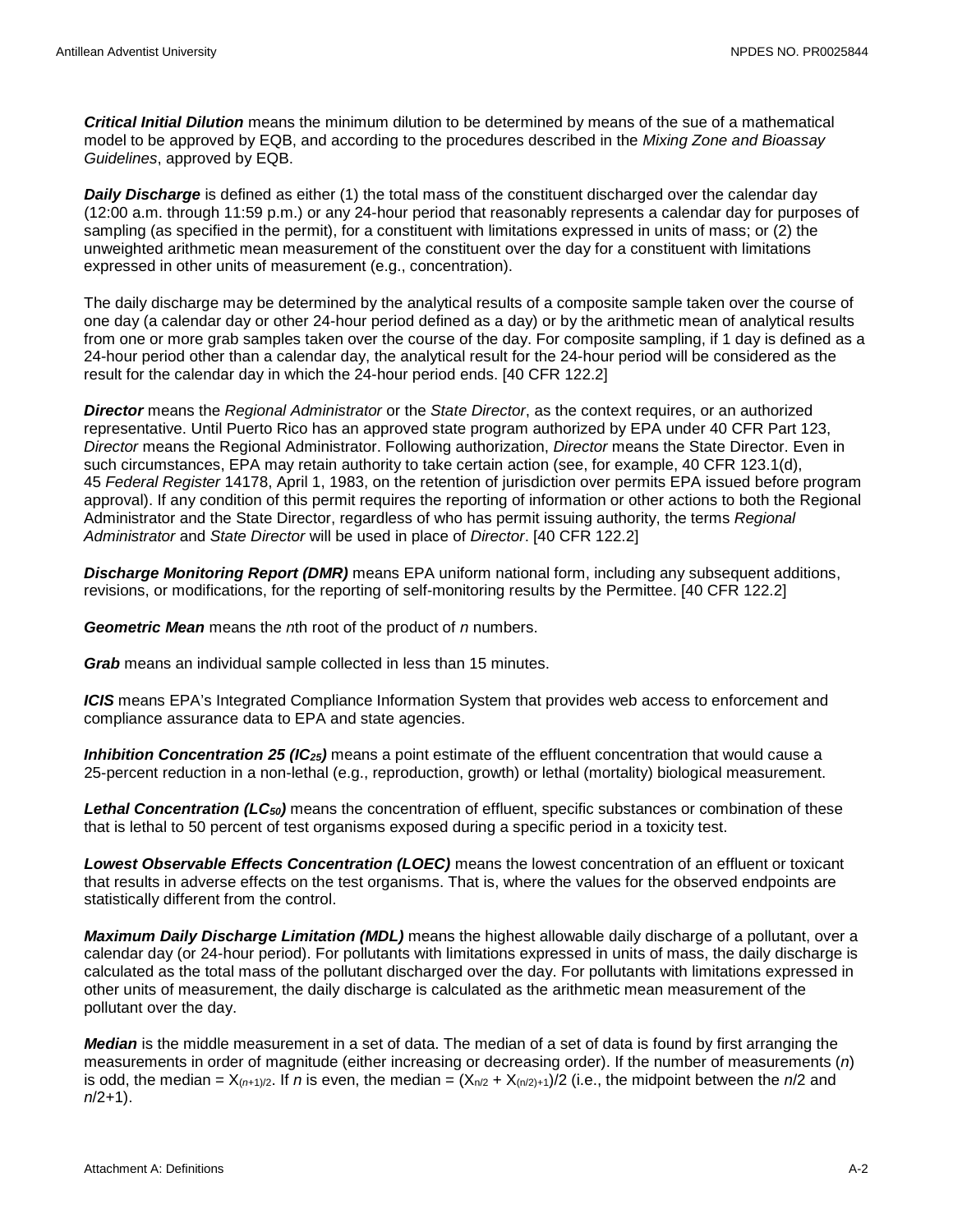*Minimum Level (ML)* is the concentration at which the entire analytical system must give a recognizable signal and acceptable calibration point. The ML is the concentration in a sample that is equivalent to the concentration of the lowest calibration standard analyzed by a specific analytical procedure, assuming that all the methodspecified sample weights, volumes, and processing steps have been followed.

*Mixing Zone* is a limited volume of receiving water that is allocated for mixing with a wastewater discharge where water quality criteria can be exceeded without causing adverse effects on the overall water body.

*Monthly* means one day each month (the same day each month) and a normal operating day (e.g., the 2nd Tuesday of each month).

*No Observed Effect Concentration (NOEC)* means the highest tested concentration of an effluent or a toxicant at which no adverse effects are observed on the aquatic test organisms at a specific time of observation.

*Not Detected (ND)* are those sample results less than the ML.

*Regional Administrator* means the Regional Administrator of EPA Region 2 or the authorized representative of the Regional Administrator.

*Severe property damage* means substantial physical damage to property, damage to the treatment facilities which causes them to become inoperable, or substantial and permanent loss of natural resources which can reasonably be expected to occur in the absence of a bypass. Severe property damage does not mean economic loss caused by delays in production.

*Toxic pollutant* means any of the pollutants listed in 40 CFR 401.15 (45 *Federal Register* 44503, July 30, 1979) and any modification to that list in accordance with CWA section 307(a)(1). [40 CFR 122.2]

*Toxicity Reduction Evaluation (TRE)* is a study conducted in a step-wise process designed to identify the causative agents of effluent or ambient toxicity, isolate the sources of toxicity, evaluate the effectiveness of toxicity control options, and then confirm the reduction in toxicity. The first steps of the TRE consist of collecting data relevant to the toxicity, including additional toxicity testing, and evaluating facility operations and maintenance practices, and best management practices. A Toxicity Identification Evaluation (TIE) may be required as part of the TRE, if appropriate. (A TIE is a set of procedures to identify the specific chemical(s) responsible for toxicity. These procedures are performed in three phases (characterization, identification, and confirmation) using aquatic organism toxicity tests.)

*Total Maximum Daily Loads (TMDLs)* are calculations of the maximum amount of a pollutant that a water body can receive and still safely meet water quality standards. TMDLs are the sum of the individual wasteload allocations for point sources and load allocations for nonpoint sources and natural background. [40 CFR 130.2(i)]

*Upset* is an exceptional incident in which there is unintentional and temporary noncompliance with technologybased permit effluent limitations because of factors beyond the reasonable control of the Permittee. An upset does not include noncompliance to the extent caused by operational error, improperly designed treatment facilities, inadequate treatment facilities, lack of preventive maintenance, or careless or improper operation as discussed in 14. Upset of Attachment B of this permit. [40 CFR 122.41(n)]

*Waters of Puerto Rico* means all coastal waters, surface waters, estuarine waters, ground waters and wetland as defined in Puerto Rico Water Quality Standards Regulations, as amended.

*Weekly* means every seventh day (the same day of each week) and a normal operating day

.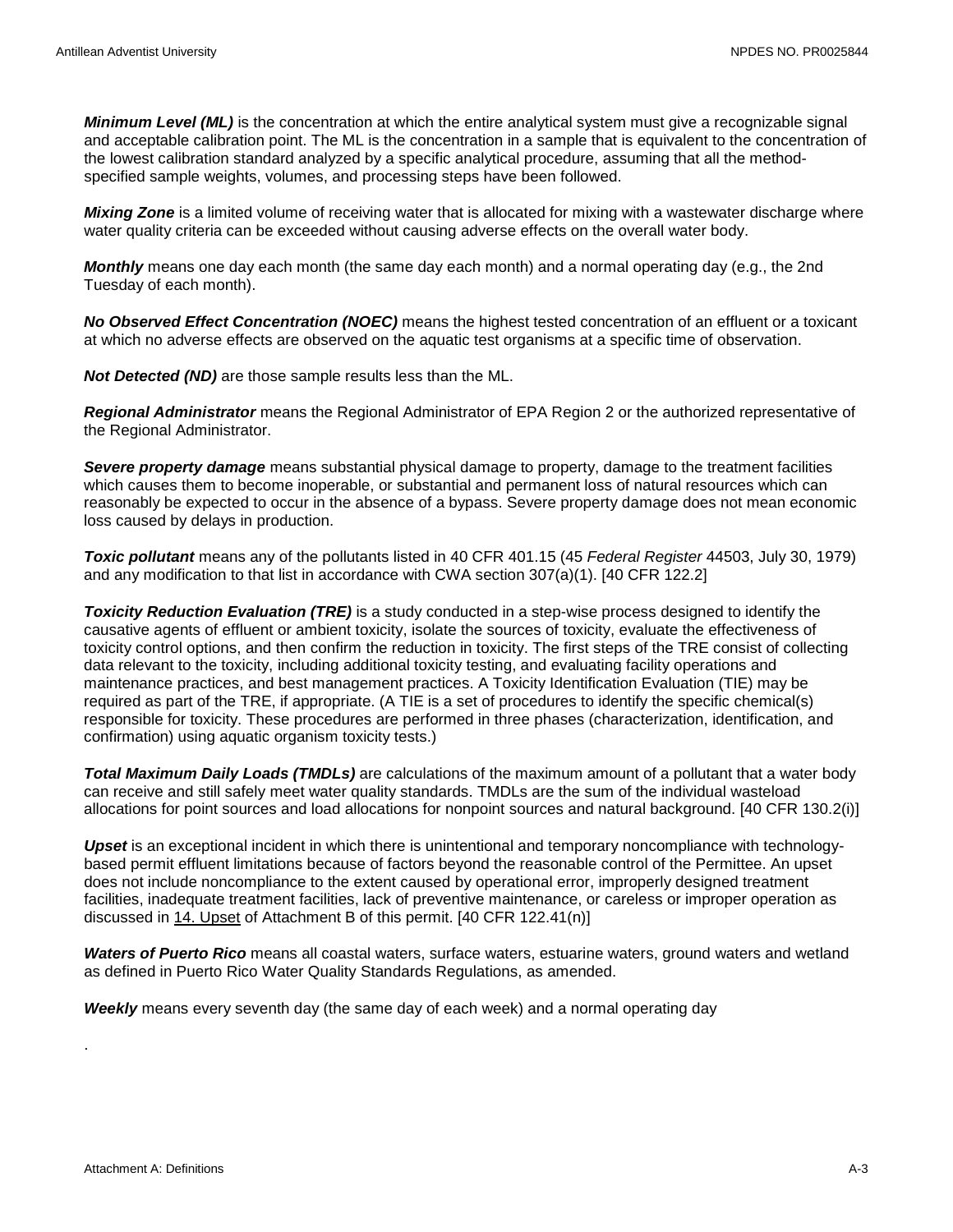# <span id="page-16-0"></span>**ATTACHMENT B: STANDARD CONDITIONS**

General Conditions language in this attachment for sections 1 through 14, and 17 is based on the *Code of Federal Regulations* (CFR) published on **July 1, 2015**. Reference to provisions in the *United States Code* (U.S.C.) is based on the date of permit issuance.

#### **Table of Regulatory References for General Conditions**

| Section         | <b>Section Title</b>                           | Reference           |
|-----------------|------------------------------------------------|---------------------|
| 1.              | Duty to comply                                 | 40 CFR 122.41(a)    |
| 2.              | Duty to reapply                                | 40 CFR 122.41(b)    |
| 3.              | Need to halt or reduce not a defense           | 40 CFR 122.41(c)    |
| 4.              | Duty to mitigate                               | 40 CFR 122.41(d)    |
| 5.              | Proper operation and maintenance               | 40 CFR 122.41(e)    |
| 6.              | Permit actions                                 | 40 CFR 122.41(f)    |
| 7.              | Property rights                                | 40 CFR 122.41(g)    |
| 8.              | Duty to provide information                    | 40 CFR 122.41(h)    |
| 9.              | Inspection and entry                           | 40 CFR 122.41(i)    |
| 10.             | Monitoring and records                         | 40 CFR 122.41(j)    |
| 11.             | Signatory requirements                         | 40 CFR 122.41(k)    |
| 12.             | Reporting requirements                         | 40 CFR 122.41(I)    |
| 13.             | <b>Bypass</b>                                  | 40 CFR 122.41(m)    |
| 14.             | Upset                                          | 40 CFR 122.41(n)    |
| 15.             | Removed substances                             | 33 U.S.C. 1311      |
| 16.             | Oil and hazardous substance liability          | 33 U.S.C. 1321      |
| 17 <sub>1</sub> | Reopener clause for toxic effluent limitations | 40 CFR 122.44(b)(1) |
| 18.             | State laws                                     | 33 U.S.C. 1370      |
| 19.             | Availability of information                    | 33 U.S.C. 1318      |
| 20.             | Severability                                   |                     |

#### 1. Duty to Comply [40 CFR 122.41(a)].

- a. The Permittee shall comply with all conditions of this permit. Any permit noncompliance constitutes a violation of the Clean Water Act and is grounds for enforcement action; for permit termination, revocation and reissuance, or modification; or for denial of a permit renewal application.
- b. The Permittee shall comply with effluent standards or prohibitions established under section 307(a) of the Clean Water Act for toxic pollutants and with standards for sewage sludge use or disposal established under section 405(d) of the Clean Water Act within the time provided in the regulations that establish these standards or prohibitions or standards for sewage sludge use or disposal, even if the permit has not yet been modified to incorporate the requirement.
- c. The Clean Water Act provides that any person who violates sections 301, 302, 306, 307, 308, 318 or 405 of the Clean Water Act, or any permit condition or limitation implementing any such sections in a permit issued under section 402, or any requirement imposed in a pretreatment program approved under sections  $402(a)(3)$  or  $402(b)(8)$  of the Clean Water Act, is subject to a civil penalty not to exceed \$25,000 per day for each violation (\$37,500 as adjusted by 40 CFR Part 19).
- d. The Clean Water Act provides that any person who negligently violates sections 301, 302, 306, 307, 308, 318, or 405 of the Clean Water Act, or any permit condition or limitation implementing any such sections in a permit issued under section 402 of the Clean Water Act, or any requirement imposed in a pretreatment program approved under section 402(a)(3) or 402(b)(8) of the Clean Water Act, is subject to criminal penalties of not less than \$2,500 nor more than \$25,000 per day of violation, or imprisonment of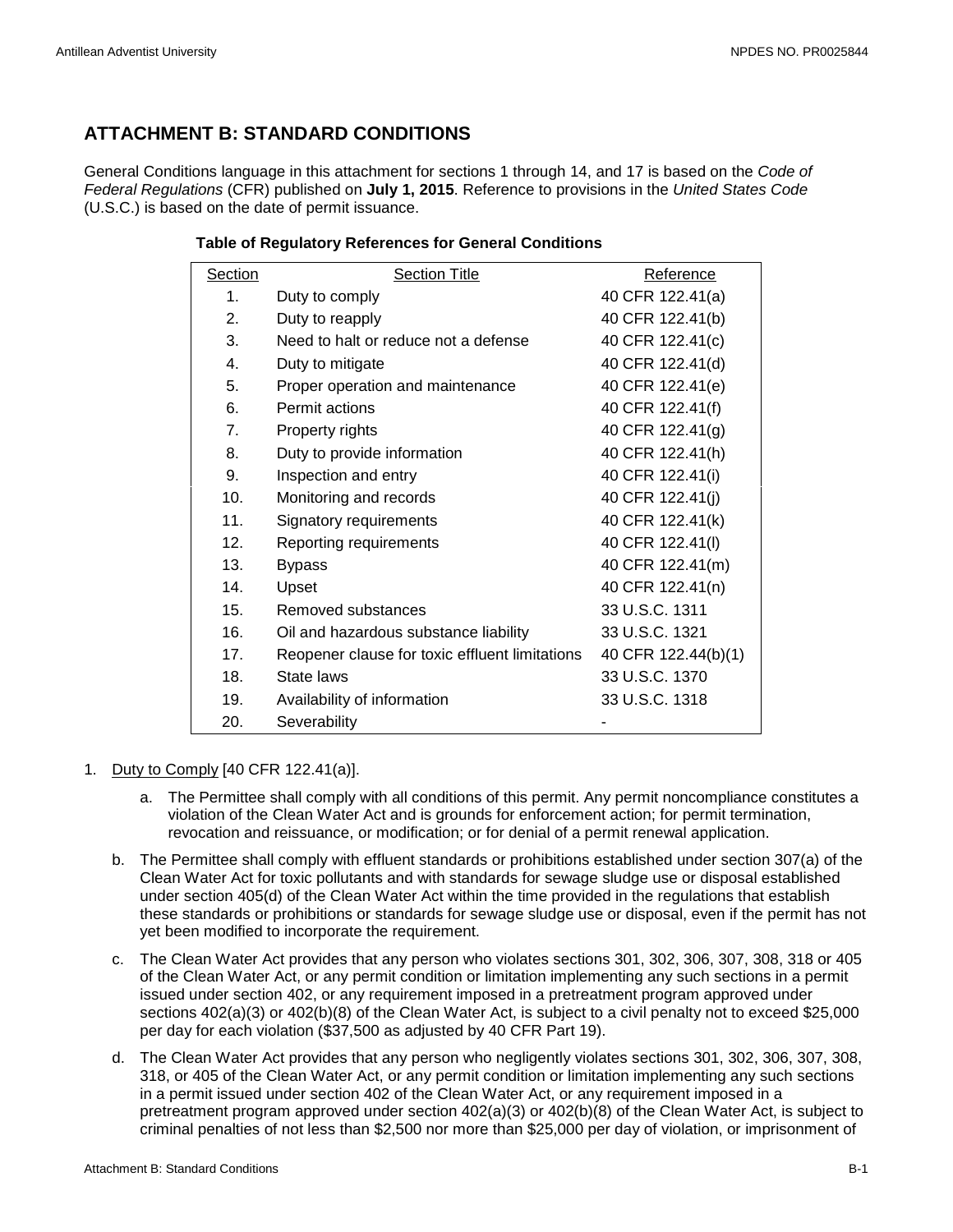not more than 1 year, or both. In the case of a second or subsequent conviction for a negligent violation of the Clean Water Act, a person shall be subject to criminal penalties of not more than \$50,000 per day of violation, or by imprisonment of not more than 2 years, or both.

- e. The Clean Water Act provides that any person who knowingly violates sections 301, 302, 306, 307, 308, 318, or 405 of the Clean Water Act, or any permit condition or limitation implementing any of such sections in a permit issued under section 402 of the Clean Water Act, or any requirement imposed in a pretreatment program approved under section 402(a)(3) or 402(b)(8) of the Clean Water Act, is subject to criminal penalties of not less than \$5,000 nor more than \$50,000 per day of violation, or imprisonment for not more than 3 years, or both. In the case of a second or subsequent conviction for a knowing violation of the Clean Water Act, a person shall be subject to criminal penalties of not more than \$100,000 per day of violation, or imprisonment of not more than 6 years, or both.
- f. Any person who knowingly violates sections 301, 302, 303, 306, 307, 308, 318 or 405 of the Clean Water Act, or any permit condition or limitation implementing any of such sections in a permit issued under section 402 of the Clean Water Act, and who knows at that time that he thereby places another person in imminent danger of death or serious bodily injury, shall, upon conviction, be subject to a fine of not more than \$250,000 or imprisonment of not more than 15 years, or both. A person which is an organization, as defined at 33 U.S.C. 309(c)(3)(B)(iii), shall, upon conviction be subject to a fine of not more than \$1,000,000. In the case of a second or subsequent conviction for a knowing endangerment violation of the Clean Water Act, the maximum punishment shall be doubled with respect to both fine and imprisonment.
- g. Any person who knowingly makes any false material statement, representation, or certification in any application, record, report, plan, or other document filed or required to be maintained under the Clean Water Act or who knowingly falsifies, tampers with, or renders inaccurate any monitoring device or method required to be maintained under this chapter, shall upon conviction, be punished by a fine of not more than \$10,000, or imprisonment for not more than 2 years, or both. In the case of a second or subsequent conviction, under this paragraph, punishment shall be by a fine of not more than \$20,000 per day of violation, or by imprisonment of not more than 4 years, or both.
- h. Any person may be assessed an administrative penalty by the Administrator for violating sections 301, 302, 306, 307, 308, 318 or 405 of this Act, or any permit condition or limitation implementing any of such sections in a permit issued under section 402 of this Act. Administrative penalties for Class I violations are not to exceed \$10,000 per violation (\$16,000 as adjusted by 40 CFR Part 19), with the maximum amount of any Class I penalty assessed not to exceed \$25,000 (\$37,500 as adjusted by 40 CFR Part 19). Penalties for Class II violations are not to exceed \$10,000 per day for each day during which the violation continues (\$16,000 as adjusted by 40 CFR Part 19), with the maximum amount of any Class II penalty not to exceed \$125,000 (\$177,500 as adjusted by 40 CFR Part 19).
- 2. Duty to Reapply [40 CFR 122.41(b)]. This permit and the authorization to discharge shall terminate on the expiration date indicated on the first page. In order to receive authorization to discharge after the expiration date of this permit, the Permittee shall apply for and obtain a new permit. If the permit issuing authority remains the EPA, the Permittee shall complete, sign, and submit an application to the Director no later than 180 days before the expiration date. All applications must be submitted to:

Jeff Gratz, Director Clean Water Division U.S. Environmental Protection Agency, Region 2 290 Broadway, 24th Floor New York, NY 10007-1866 Attention: Clean Water Regulatory Branch

- 3. Need to Halt or Reduce not a Defense [40 CFR 122.41(c)]. It shall not be a defense for a Permittee in an enforcement action that it would have been necessary to halt or reduce the permitted activity in order to maintain compliance with the conditions of this permit.
- 4. Duty to Mitigate [40 CFR 122.41(d)]. The Permittee shall take all reasonable steps to minimize or prevent any discharge or sludge use or disposal in violation of this permit which has a reasonable likelihood of adversely affecting human health or the environment.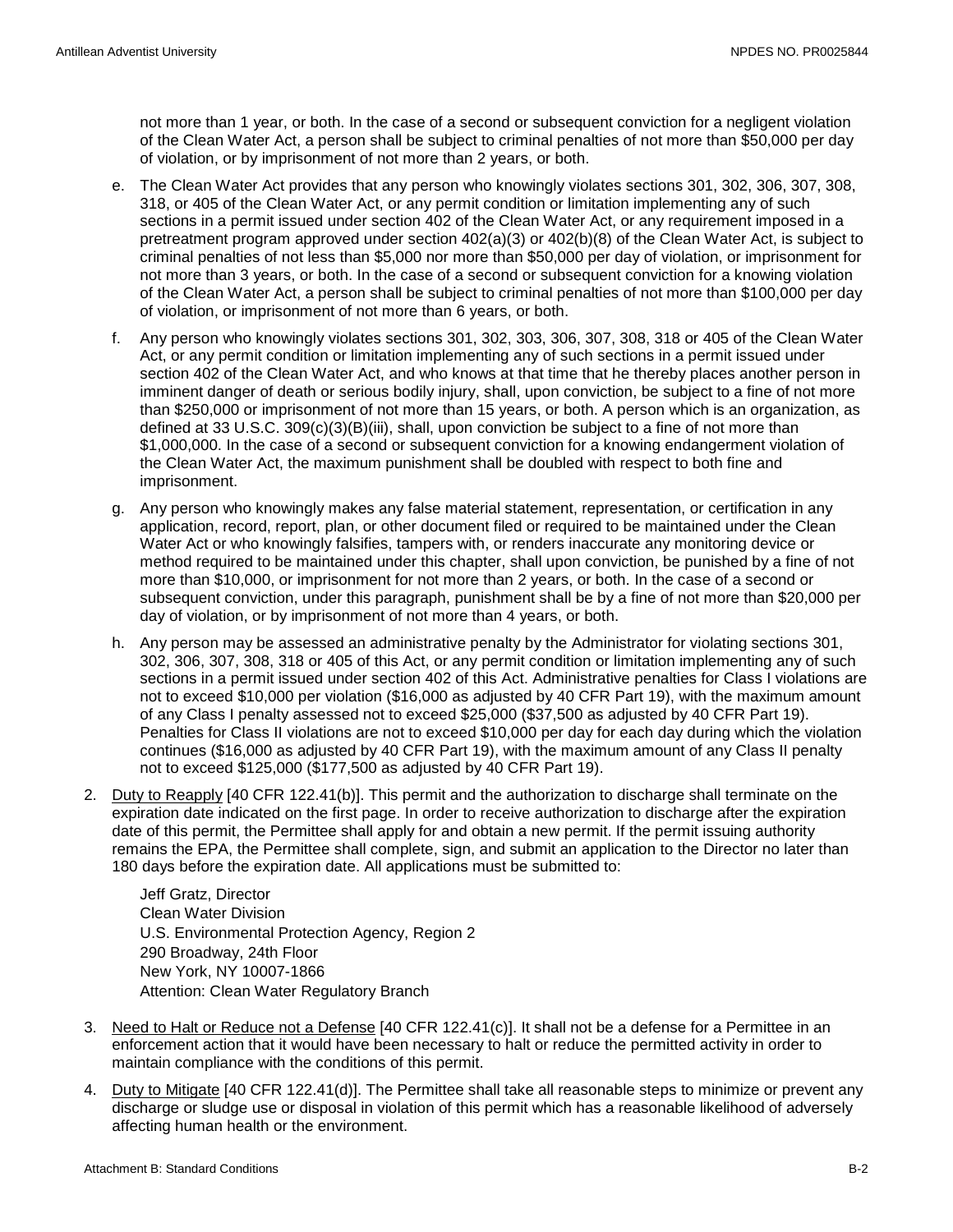- 5. Proper operation and maintenance [40 CFR 122.41(e)]. The Permittee shall at all times properly operate and maintain all facilities and systems of treatment and control (and related appurtenances) which are installed or used by the Permittee to achieve compliance with the conditions of this permit. Proper operation and maintenance also includes adequate laboratory controls and appropriate quality assurance procedures. This provision requires the operation of back up or auxiliary facilities or similar systems which are installed by a Permittee only when the operation is necessary to achieve compliance with the conditions of the permit.
- 6. Permit actions [40 CFR 122.41(f)]. This permit may be modified, revoked and reissued, or terminated during its term pursuant to 40 CFR Part 122, Subpart D. The filing of a request by the Permittee for a permit modification, revocation and reissuance, or termination, or a notification of planned changes or anticipated noncompliance does not stay any permit condition.
- 7. Property rights [40 CFR 122.41(g)]. This permit does not convey any property rights of any sort, or any exclusive privileges.
- 8. Duty to provide information [40 CFR 122.41(h)]. The Permittee shall furnish to the Director, within a reasonable time, any information which the Director may request to determine whether cause exists for modifying, revoking and reissuing, or terminating this permit, or to determine compliance with this permit. The Permittee shall also furnish to the Director, upon request, copies of records required to be kept by this permit.
- 9. Inspection and Entry [40 CFR 122.41(i)]. The Permittee shall allow the Director, or an authorized representative (including an authorized contractor acting as a representative of the Administrator), upon presentation of credentials and other documents as may be required by law, to:
	- a. Enter upon the Permittee's premises where a regulated facility or activity is located or conducted, or where records must be kept under the conditions of this permit;
	- b. Have access to and copy, at reasonable times, any records that must be kept under the conditions of this permit;
	- c. Inspect at reasonable times any facilities, equipment (including monitoring and control equipment), practices, or operations regulated or required under this permit; and
	- d. Sample or monitor at reasonable times, for the purposes of assuring permit compliance or as otherwise authorized by the Clean Water Act, any substances or parameters at any location.
- 10. Monitoring and records [40 CFR 122.41(j)].
	- a. Samples and measurements taken for the purpose of monitoring shall be representative of the monitored activity.
	- b. Except for records of monitoring information required by this permit related to the Permittee's sewage sludge use and disposal activities, which shall be retained for a period of at least five years (or longer as required by 40 CFR Part 503), the Permittee shall retain records of all monitoring information, including all calibration and maintenance records and all original strip chart recordings for continuous monitoring instrumentation, copies of all reports required by this permit, and records of all data used to complete the application for this permit, for a period of at least 3 years from the date of the sample, measurement report or application. This period may be extended by request of the Director at any time.
	- c. Records of monitoring information shall include:
		- 1) The date, exact place, and time of sampling or measurements;
		- 2) The individual(s) who performed the sampling or measurements;
		- 3) The date(s) analyses were performed;
		- 4) The individual(s) who performed the analyses;
		- 5) The analytical techniques or methods used; and
		- 6) The results of such analyses.
	- d. Monitoring must be conducted according to test procedures approved under 40 CFR Part 136 and any subsequent changes to the methods contained therein unless another method is required under 40 CFR subchapters N or O.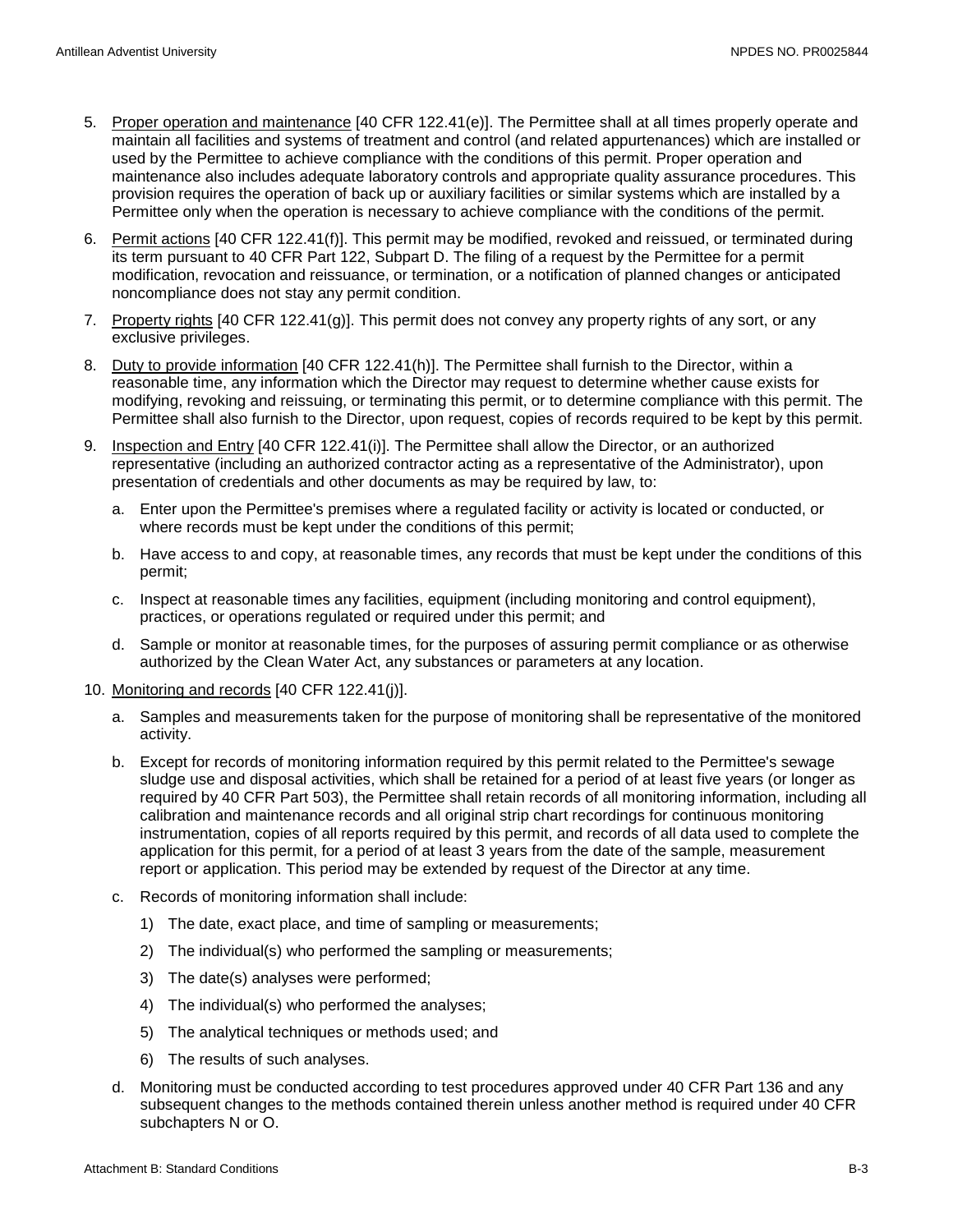- e. The Clean Water Act provides that any person who falsifies, tampers with, or knowingly renders inaccurate any monitoring device or method required to be maintained under this permit shall, upon conviction, be punished by a fine of not more than \$10,000, or by imprisonment for not more than 2 years, or by both. If a conviction of a person is for a violation committed after a first conviction of such person under this paragraph, punishment is a fine of not more than \$20,000 per day of violation, or by imprisonment of not more than four years, or both. [See U.S.C. 1319(c)(4)].
- 11. Signatory requirements [40 CFR 122.41(k)]. All applications, reports, or information submitted to the Director shall be signed and certified. (See 40 CFR 122.22)
	- a. Applications. All permit applications shall be signed as follows:
		- 1) For a corporation. By a responsible corporate officer. For the purpose of this section, a responsible corporate officer means: (i) A president, secretary, treasurer, or vice-president of the corporation in charge of a principal business function, or any other person who performs similar policy- or decisionmaking functions for the corporation, or (ii) the manager of one or more manufacturing, production, or operating facilities, provided, the manager is authorized to make management decisions which govern the operation of the regulated facility including having the explicit or implicit duty of making major capital investment recommendations, and initiating and directing other comprehensive measures to assure long term environmental compliance with environmental laws and regulations; the manager can ensure that the necessary systems are established or actions taken to gather complete and accurate information for permit application requirements; and where authority to sign documents has been assigned or delegated to the manager in accordance with corporate procedures.

Note: EPA does not require specific assignments or delegations of authority to responsible corporate officers identified in 40 CFR 122.22(a)(1)(i). EPA will presume that these responsible corporate officers have the requisite authority to sign permit applications unless the corporation has notified the Director to the contrary. Corporate procedures governing authority to sign permit applications may provide for assignment or delegation to applicable corporate positions under 40 CFR 122.22(a)(1)(ii) rather than to specific individuals.

- 2) For a partnership or sole proprietorship. By a general partner or the proprietor, respectively; or
- 3) For a municipality, state, federal, or other public agency. By either a principal executive officer or ranking elected official. For purposes of this section, a principal executive officer of a federal agency includes: a) The chief executive officer of the agency, or b) a senior executive officer having responsibility for the overall operations of a principal geographic unit of the agency (e.g., Regional Administrators of EPA).
- b. All reports required by permits, and other information requested by the Director shall be signed by a person described in paragraph 11.a of Part II.B, or by a duly authorized representative of that person. A person is a duly authorized representative only if:
	- 1) The authorization is made in writing by a person described in paragraph 11.a;
	- 2) The authorization specifies either an individual or a position having responsibility for the overall operation of the regulated facility or activity such as the position of plant manager, operator of a well or a well field, superintendent, position of equivalent responsibility, or an individual or position having overall responsibility for environmental matters for the company, (A duly authorized representative may thus be either a named individual or any individual occupying a named position.) and,
	- 3) The written authorization is submitted to the Regional Administrator, U.S. Environmental Protection Agency, Region 2, City View Plaza II, Suite 7000, 48 Carr. 165, Km 1.2, Guaynabo, PR 00968-8069, Attention: Multimedia Permits and Compliance Branch, and to EQB.
- c. Changes to authorization. If an authorization under paragraph 11.b of Part II.B is no longer accurate because a different individual or position has responsibility for the overall operation of the facility, a new authorization satisfying the requirements of paragraph 11.b of Part II.B must be submitted to the Director prior to or together with any reports, information, or applications to be signed by an authorized representative.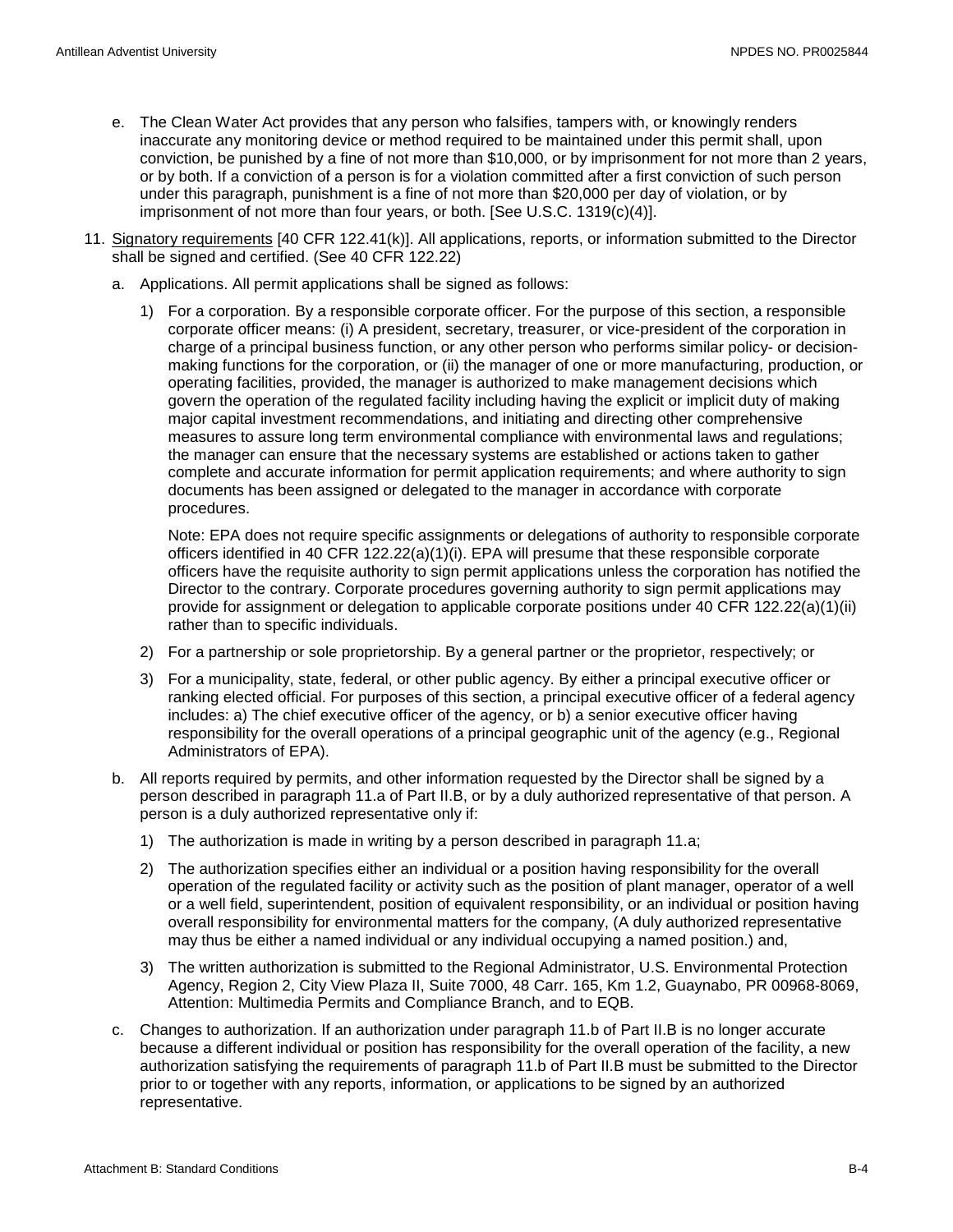d. Certification. Any person signing a document under paragraph 11.a or 11.b of Part II.B shall make the following certification:

I certify under penalty of law that this document and all attachments were prepared under my direction or supervision in accordance with a system designed to assure that qualified personnel properly gather and evaluate the information submitted. Based on my inquiry of the person or persons who manage the system, or those persons directly responsible for gathering the information, the information submitted is, to the best of my knowledge and belief, true, accurate, and complete. I am aware that there are significant penalties for submitting false information, including the possibility of fine and imprisonment for knowing violations.

- e. The Clean Water Act provides that any person who knowingly makes any false material statement, representation, or certification in any record or other document submitted or required to be maintained under this permit, including monitoring reports or reports of compliance or noncompliance shall, upon conviction, be punished by a fine of not more than \$10,000 per violation, or by imprisonment for not more than 6 months per violation, or by imprisonment for not more than 6 months per violation, or by both. If a conviction is for a violation committed after a first conviction of such person under this paragraph, punishment shall be by a fine of not more than \$20,000 per day of violation, or by imprisonment of not more than four years, or both. (See CWA section 309.c.4).
- 12. Reporting Requirements [40 CFR 122.41(l)].
	- a. Planned changes. The Permittee shall give notice to the Director as soon as possible of any planned physical alterations or additions to the permitted facility. Notice is required only when:
		- 1) The alteration or addition to a permitted facility may meet one of the criteria for determining whether a facility is a new source in 40 CFR 122.29(b);
		- 2) The alteration or addition could significantly change the nature or increase the quantity of pollutants discharged. This notification applies to pollutants which are subject neither to effluent limitations in the permit, nor to notification requirements under paragraph 4.a of Part I.B (40 CFR 122.42(a)(1)); or
		- 3) The alteration or addition results in a significant change in the Permittee's sludge use or disposal practices, and such alteration, addition, or change may justify the application of permit conditions that are different from or absent in the existing permit, including notification of additional use or disposal sites not reported during the permit application process or not reported pursuant to an approved land application plan.
	- b. Anticipated noncompliance. The Permittee shall give advance notice to the Director of any planned changes in the permitted facility or activity which may result in noncompliance with permit requirements.
	- c. Transfers. This permit is not transferable to any person except after notice to the Director. The Director may require modification or revocation and reissuance of the permit to change the name of the Permittee and incorporate such other requirements as may be necessary under the Clean Water Act. (See 40 CFR 122.61; in some cases, modification or revocation and reissuance is mandatory.)
	- d. Monitoring reports. Monitoring results shall be reported at the intervals specified in Part III of this permit.
		- 1) Monitoring results shall be reported on a Discharge Monitoring Report (DMR) or forms provided or specified by the Director for reporting results of monitoring of sludge use or disposal practices.
		- 2) If the Permittee monitors any pollutant more frequently than required by the permit using test procedures approved under 40 CFR Part 136, or another method required for an industry-specific waste stream under 40 CFR subchapters N or O, the results of such monitoring shall be included in the calculation and reporting of the data submitted in the DMR or sludge reporting form specified by the Director.
		- 3) Calculations for all limitations which require averaging of measurements shall utilize an arithmetic mean unless otherwise specified by the Director in the permit.
	- e. Compliance Schedules. Reports of compliance or noncompliance with, or any progress reports on, interim and final requirements contained in any compliance schedule of this permit shall be submitted no later than 14 days following each schedule date.
	- f. Twenty four hour reporting.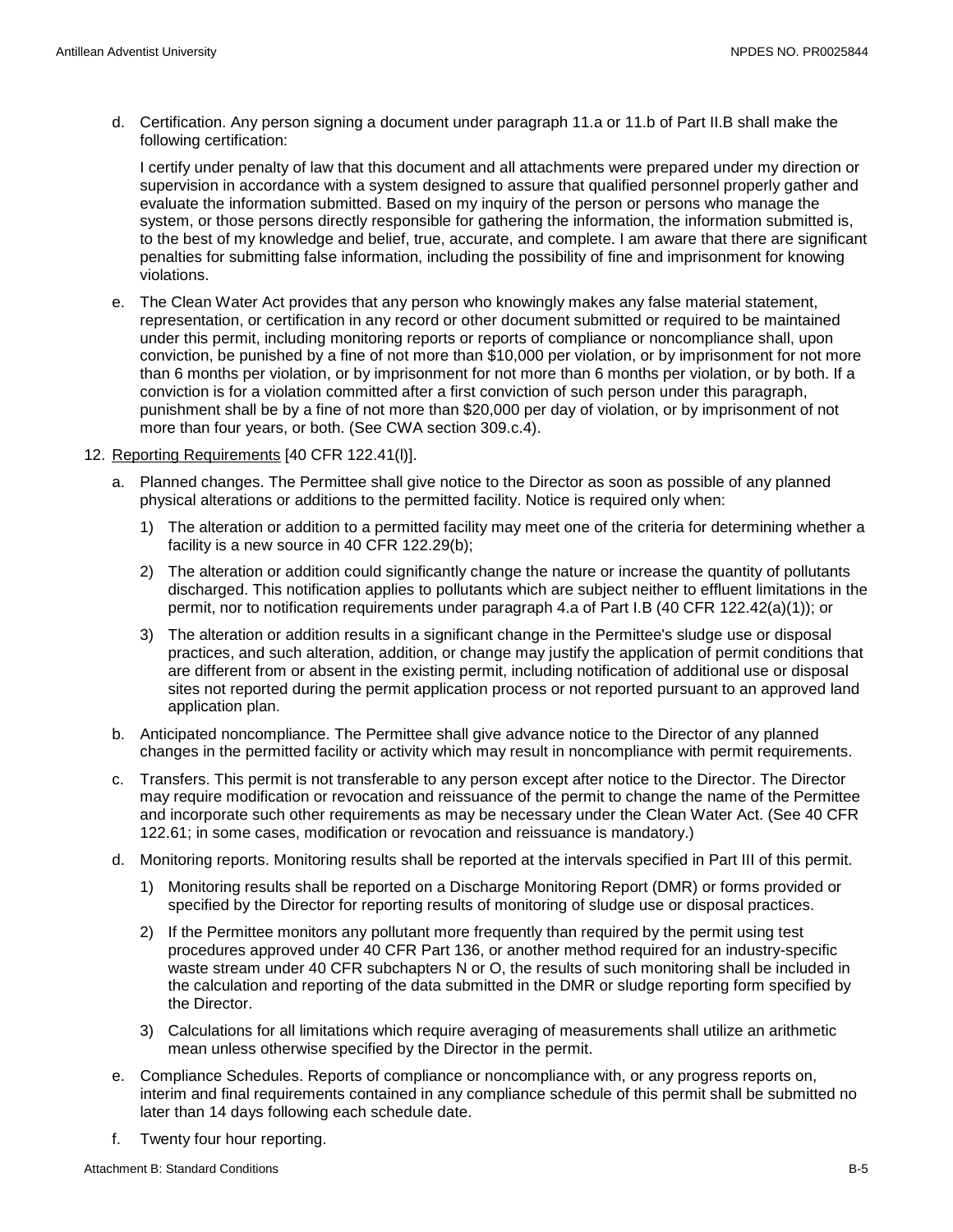- 1) The Permittee shall report any noncompliance which may endanger health or the environment. Any information shall be provided orally within 24 hours from the time the Permittee becomes aware of the circumstances to EPA Region 2, Caribbean Environmental Protection Division at (787) 977-5870 and State Director. A written submission shall also be provided within 5 days of the time the Permittee becomes aware of the circumstances. The written submission shall contain a description of the noncompliance and its cause; the period of noncompliance, including exact dates and times, and if the noncompliance has not been corrected, the anticipated time it is expected to continue; and steps taken or planned to reduce, eliminate, and prevent reoccurrence of the noncompliance.
- 2) The following shall be included as information which must be reported within 24 hours under this paragraph.
	- a) Any unanticipated bypass (see 13 below) which exceeds any effluent limitation in the permit. [See 40 CFR 122.41(g)].
	- b) Any upset (see 14 below) which exceeds any effluent limitation in the permit.
	- c) Violation of a maximum daily discharge limitation for any of the pollutants listed by the Director in the permit to be reported within 24 hours. (See 40 CFR 122.44(g)).
- 3) The Director may waive the written report on a case by case basis for reports under paragraph 12.f.(2) of Part II.B if the oral report has been received within 24 hours.
- g. Other noncompliance. The Permittee shall report all instances of noncompliance not reported under paragraphs 12.d, e, and f of Part II.B, at the time the monitoring reports are submitted. The reports shall contain the information listed in paragraph 12.f of Part II.B.
- h. Other information. Where the Permittee becomes aware that it failed to submit any relevant facts in a permit application, or submitted incorrect information in a permit application or in any report to the Director, it shall promptly submit such facts or information.
- 13. Bypass [40 CFR 122.41(m)].
	- a. Bypass not exceeding limitations. The Permittee may allow any bypass to occur which does not cause effluent limitations to be exceeded, but only if it also is for essential maintenance to assure efficient operation. These bypasses are not subject to the provisions of paragraphs 13.b. and 13.c of Part II.B.
	- b. Notice.
		- 1) Anticipated bypass. If the Permittee knows in advance of the need for a bypass, it shall submit prior notice, if possible at least ten days before the date of the bypass.
		- 2) Unanticipated bypass. The Permittee shall submit notice of an unanticipated bypass as required in paragraph 12.f of Part II.B (24-hour notice).
	- c. Prohibition of bypass.
		- 1) Bypass is prohibited, and the Director may take enforcement action against a Permittee for bypass, unless:
			- a) Bypass was unavoidable to prevent loss of life, personal injury, or severe property damage;
			- b) There were no feasible alternatives to the bypass, such as the use of auxiliary treatment facilities, retention of untreated wastes, or maintenance during normal periods of equipment downtime. This condition is not satisfied if adequate back up equipment should have been installed in the exercise of reasonable engineering judgment to prevent a bypass which occurred during normal periods of equipment downtime or preventive maintenance; and
			- c) The Permittee submitted notices as required under paragraph 13.b of Part II.B.
		- 2) The Director may approve an anticipated bypass, after considering its adverse effects, if the Director determines that it will meet the three conditions listed above in paragraph 13.b.(1) of Part II.B.
- 14. Upset [40 CFR 122.41(n)].
	- a. Effect of an upset. An upset constitutes an affirmative defense to an action brought for noncompliance with such technology-based permit effluent limitations if the requirements of paragraph 14.(b) of Part II.B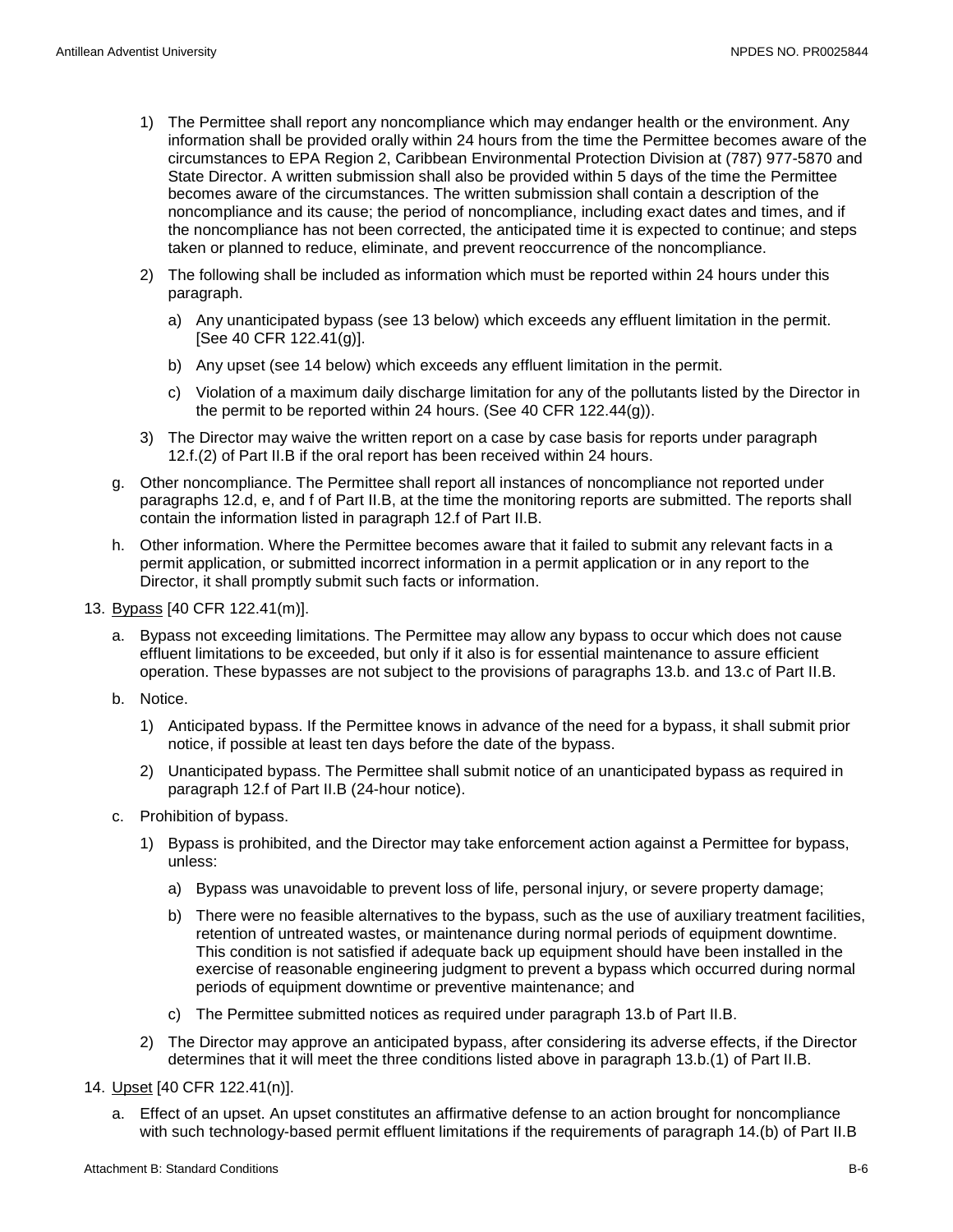are met. No determination made during administrative review of claims that noncompliance was caused by upset, and before an action for noncompliance, is final administrative action subject to judicial review.

- b. Conditions necessary for a demonstration of upset. A Permittee who wishes to establish the affirmative defense of upset shall demonstrate, through properly signed, contemporaneous operating logs, or other relevant evidence that:
	- 1) An upset occurred and that the Permittee can identify the cause(s) of the upset;
	- 2) The permitted facility was at the time being properly operated;
	- 3) The Permittee submitted notice of the upset as required in paragraph 12.f.(2)(b) of Part II.B (24 hour notice); and
	- 4) The Permittee complied with any remedial measures required under paragraph 4 of Part II.B (duty to mitigate).
- c. Burden of proof. In any enforcement proceeding the Permittee seeking to establish the occurrence of an upset has the burden of proof.
- 15. Removed substances (33 U.S.C. 1311). Pursuant to section 301 of the Clean Water Act, solids, sludges, filter backwash or other pollutants removed in the course of treatment or control of wastewaters and/or the treatment of intake waters shall be disposed of in a manner such as to prevent any pollutant from such materials from entering navigable waters. The following data shall be reported together with the monitoring data required in paragraph 2 of Part I.B:
	- a. The sources of the materials to be disposed of;
	- b. The approximate volumes and weights;
	- c. The method by which they were removed and transported; and
	- d. Their final disposal locations.
- 16. Oil and hazardous substance liability (33 U.S.C. 1321). The imposition of responsibilities upon, or the institution of any legal action against the Permittee under CWA section 311 shall be in conformance with regulations promulgated pursuant to Section 311 to discharges from facilities with NPDES permits.
- 17. Reopener clause for toxic effluent limitations [40 CFR 122.44(B)(1)]. Other effluent limitations and standards under CWA sections 301, 302, 303, 307, 318 and 405. If any applicable toxic effluent standard or prohibition (including any schedule of compliance specified in such effluent standard or prohibition) is promulgated under CWA section 307(a) for a toxic pollutant and that standard or prohibition is more stringent than any limitation on the pollutant in the permit, the Director shall institute proceedings under these regulations to modify or revoke and reissue the permit to conform to the toxic effluent standard or prohibition. See also 40 CFR 122.41(a).
- 18. State laws (33 U.S.C. 1370). Nothing in this permit shall be construed to preclude the institution of any legal action or relieve the Permittee from any responsibilities, liabilities, or penalties established pursuant to any applicable state law or regulation under authority preserved by CWA section 510. The issuance of this permit does not preempt any duty to obtain state or local assent required by law for the discharge.
- 19. Availability of information (33 U.S.C. 1318). (CWA section 308)
	- a. NPDES permits, effluent data, and information required by NPDES application forms provided by the Director under 40 CFR 122.21 (including information submitted on the forms themselves and any attachments used to supply information required by the forms) shall be available for public inspection at the offices of the Regional Administrator and State Director.
	- b. In addition to the information set forth in subsection a., any other information submitted to EPA in accordance with the conditions of this permit shall be made available to the public without further notice unless a claim of business confidentiality is asserted at the time of submission in accordance with the procedures in 40 CFR Part 2 (Public Information).
	- c. If a claim of confidentiality is made for information other than that enumerated in subsection a., that information shall be treated in accordance with the procedures in 40 CFR Part 2. Only information